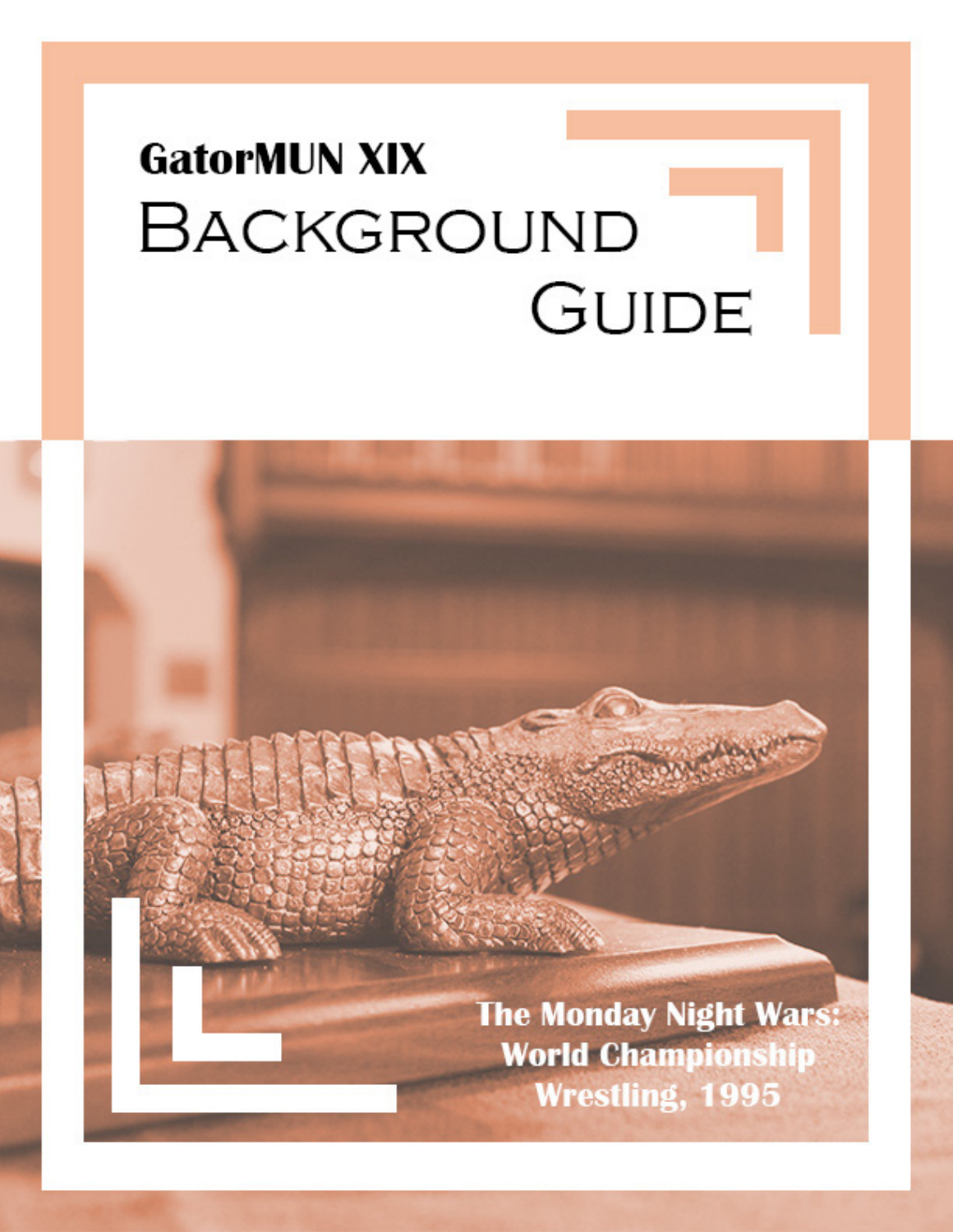# TABLE OF CONTENTS

 $\overline{\phantom{a}}$ 

₹,

| 3              | <b>Director Letter</b>                                                                                 |
|----------------|--------------------------------------------------------------------------------------------------------|
| $\overline{4}$ | <b>Rules of Procedures</b>                                                                             |
| 8              | <b>Early Days of Wrestling</b>                                                                         |
| 8              | <b>The Beginnings and Carnival</b>                                                                     |
|                | Strongmen & Birth of Kayfabe &                                                                         |
|                | <b>Rise of the Territories</b>                                                                         |
| 9              | <b>Gimmicks and Character</b>                                                                          |
| 10             | <b>Wrestling in the New Era</b>                                                                        |
| 10             | Rise of Vince McMahon & Hulkamania and the<br><b>WWF</b>                                               |
| 11             | WrestleMania & NWA, AWA and the Slow Death of<br>the Territories & Ted Turner and the WCW              |
| 12             | I'm Erich Bishoff and welcome to Monday<br>Nitro!                                                      |
| 13             | <b>The Curtain Call</b>                                                                                |
| 14             | The nWo and Hollywood Hogan                                                                            |
| 15             | <b>Family Friendly vs. M for Mature</b>                                                                |
| 16             | <b>Sting &amp; The Montreal Screwjob</b>                                                               |
| 17             | <b>Women's Wrestling in the 90s</b>                                                                    |
| 18             | 97-99 A Race for Ratings Gold                                                                          |
| 19             | <b>Owen Hart &amp; The Fingerpoke of Doom</b>                                                          |
| 20             | <b>End of an Era</b>                                                                                   |
| 20             | Poor Management, Poor Ratings, Poor<br><b>WCW &amp; Final Days of the War and Victory</b><br>for Vince |
| 21             | <b>World Championship Wrestling</b>                                                                    |
| 21             | Going into Committee & Reacting to the WWF &                                                           |
|                | <b>Ratings Ratings Ratings</b>                                                                         |
| 22             | <b>Questions to Consider!</b>                                                                          |
| 24             | <b>Positions</b>                                                                                       |
|                |                                                                                                        |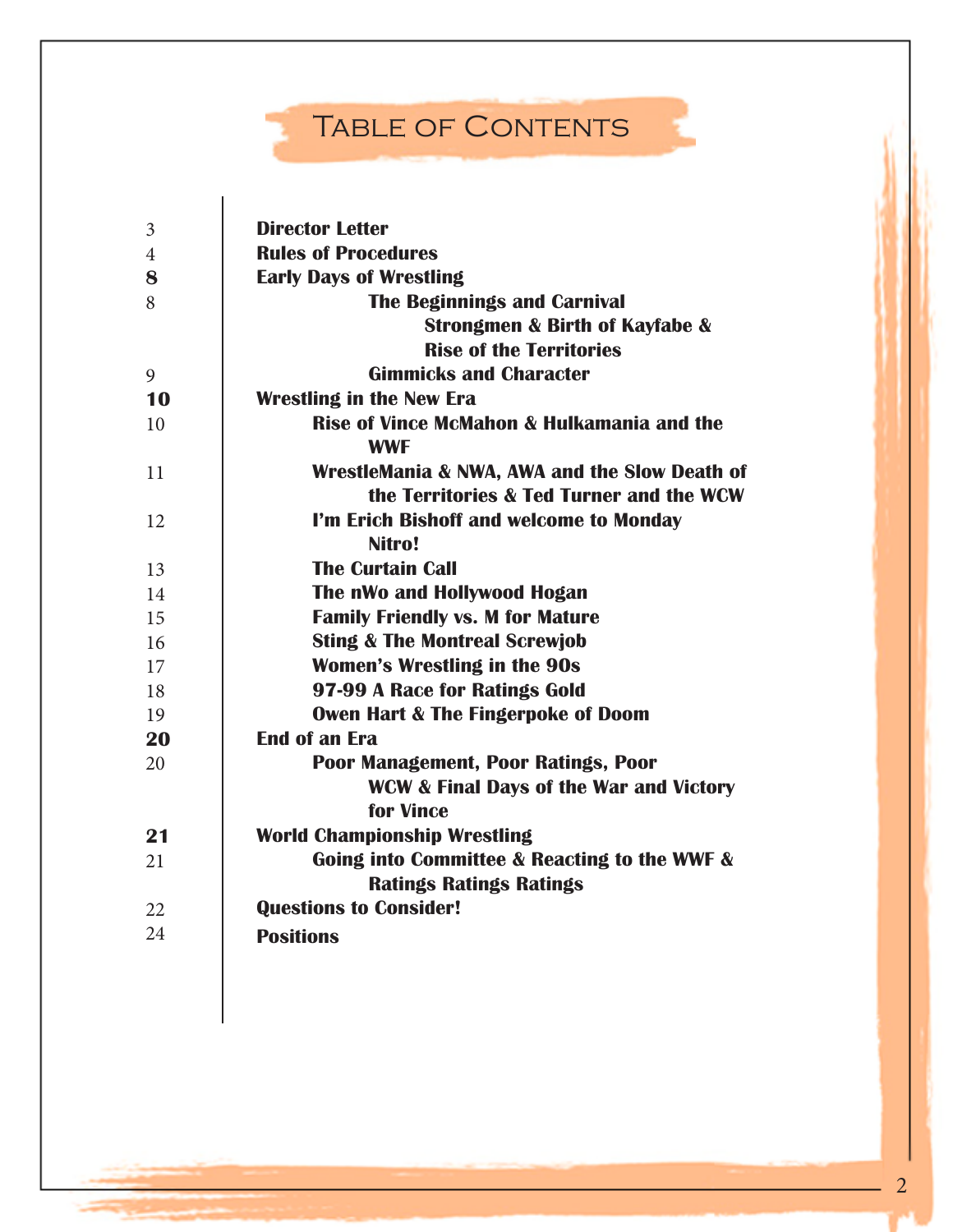#### Esteemed Delegates,

My name is Manuel Muñoz-Repiso and I welcome you all to GatorMUN! I am honored and thrilled to direct this year. I hope we can all work together to create a committee that is both exciting and competitive. Currently, I am a fourth-year Political Science major with a minor in Philosophy at the University of Florida. I have been involved in Model UN for 7 years, and this will be my third time as part of GatorMUN; I spent two years as a staffer for the Ad-Hoc committees, and have directed one committee. Outside of MUN and schoolwork, you can find me overanalyzing movies, going bananas on the piano, or off somewhere on a bike.

Professional wrestling is one of the most absurd and unique industries in all of entertainment. Just when you thought that cage matches and flaming table bumps were as wild as it gets, the real craziness begins when you go behind the scenes of a wrestling promotion. Mounting a weekly operation that hosts dangerous staged fights unsurprisingly leads to a business full of unique characters and larger-than-life occurrences. Betrayal, scandals, cover-ups, lies, sabotage, you name it. If it's illegal and morally bankrupt, pro-wrestling has been there and done that ten times over. WWE was a huge part of my childhood, even now I tune in to watch the Royal Rumble and WrestleMania every single year. There's no denying that the product is entertaining, but the sacrifices made for WrestleMania to become a global phenomenon are sometimes too vicious or outlandish to believe.

Most of us know WWE as the only prominent wrestling company in the whole world, but it wasn't always that way. In 1995 one other bold competitor stepped up to the plate and gave Vince McMahon a legitimate run for his money for nearly 8 years - WCW. Every Monday night these two companies would air wrestling shows simultaneously to compete for ratings supremacy. With mega-stars such as Hulk Hogan, Ric Flair, Eddie Guerrero, and Chris Jericho, WCW was beating WWF (now known as WWE) in the ratings for a time. Ultimately, the creative genius and dedicated talent behind the WWF proved too much and WCW was absorbed. But we have a chance to rewrite that history, and use any cut-throat, merciless tactics to crush Mr. McMahon and crown WCW the wrestling monopolist of the modern world. I am very excited to see how you all plan to forge a wrestling empire that will last generations. Or watch you all get throttled by Mr. McMahon. Whichever comes first.

Position papers are not required for this committee. Please email gatormun@gmail.com with any questions you may have. I am looking forward to the debate and crisis arcs you all have in store. I wish all of you the best of luck. I am sure The Monday Night Wars will be a committee for the record books, and that's the bottom line, cause Director Muñoz said so! See you there!

Best,

 Manuel Muñoz-Repiso Director, The Monday Night Wars: World Championship Wrestling, 1995.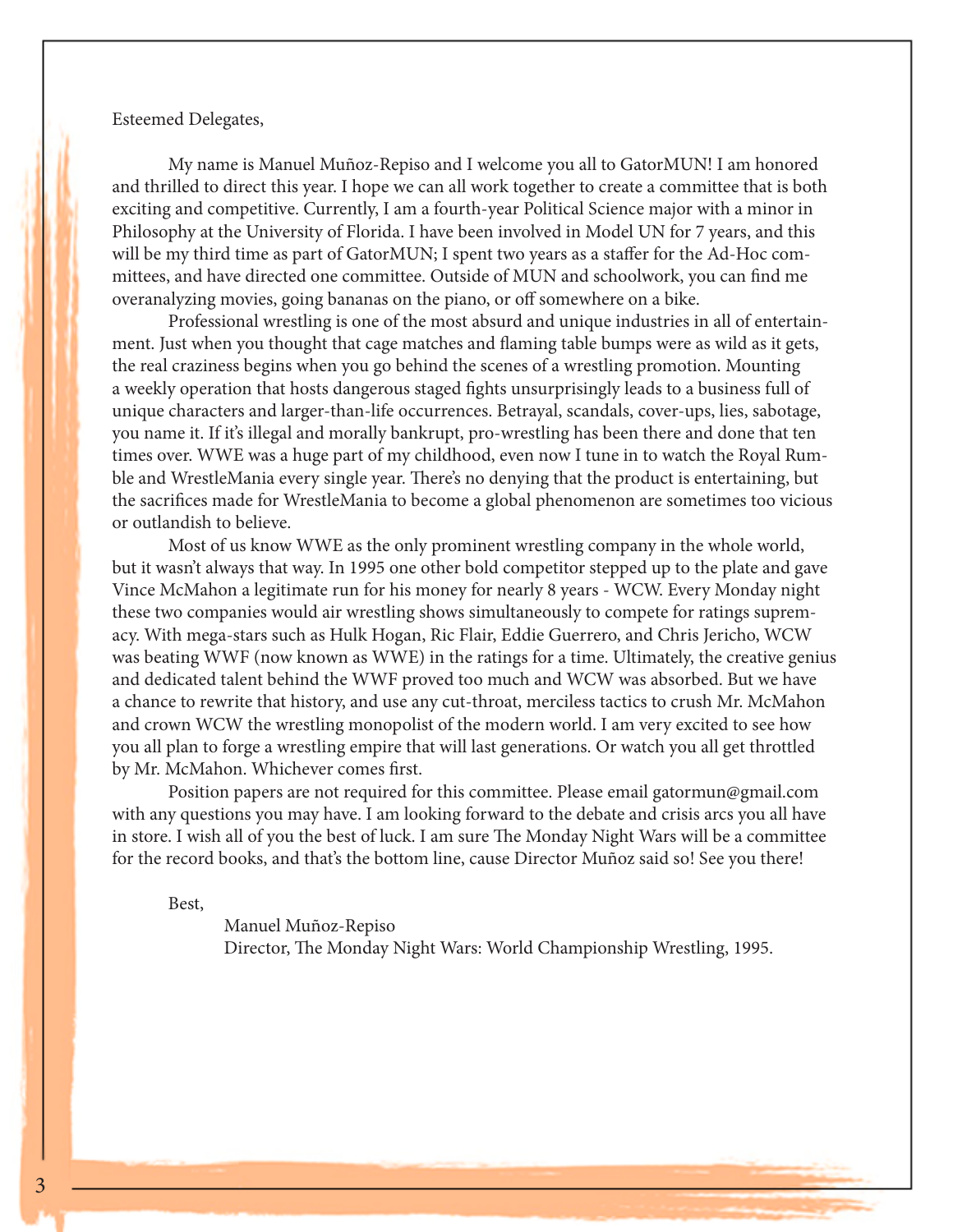# **Rules of Procedure**

#### Quorum

A majority of voting members answering to the roll at each session shall constitute a quorum for that session. This means that half plus one of all voting members are physically present. Quorum will be assumed consistent unless questioned through a Point of Order. Delegates may request to be noted as "Present" or "Present and Voting."

Company any motion for a Moderated Caucus. In a Motion to Set Speaking Time, a delegate may also specify a number of questions or comments to automatically affix to the Speaking Time. These designated questions or comments may also have Speaking Time or Response Time (in the case of a question) limits, but these are not required. The Director may rule any Motion to Set Speaking Time dilatory. This motion requires a simple majority. Any delegate may make this motion between formal speakers in an effort to change the Speaking Time.

# Motion to Suspend the Rules for the Purpose of a

#### Moderated Caucus

This motion must include three specifications

- a. Length of the Caucus
- b. Speaking Time, and
- c. Reason for the Caucus

During a moderated caucus, delegates will be called on to speak by the Committee Director. Delegates will raise their placards to be recognized. Delegates must maintain the same degree of decorum throughout a Moderated Caucus as in formal debate. This motion requires a simple majority to pass.

#### Motion to Suspend the Rules for the Purpose of an Unmoderated Caucus

This motion must include the length of the Caucus. During an unmoderated caucus, delegates may get up from their seats and talk amongst themselves. This motion requires a simple majority to pass. The length of an unmoderated caucus in a Crisis committee should not exceed fifteen minutes.

#### MOTION TO SUSPEND THE MEETING

This motion is in order if there is a scheduled break in debate to be observed. (ie. Lunch!) This motion requires a simple majority vote. The Committee Director may refuse to entertain this motion at their discretion.

#### Motion to Adjourn the Meeting

This motion is in order at the end of the last committee session. It signifies the closing of the committee until next year's conference.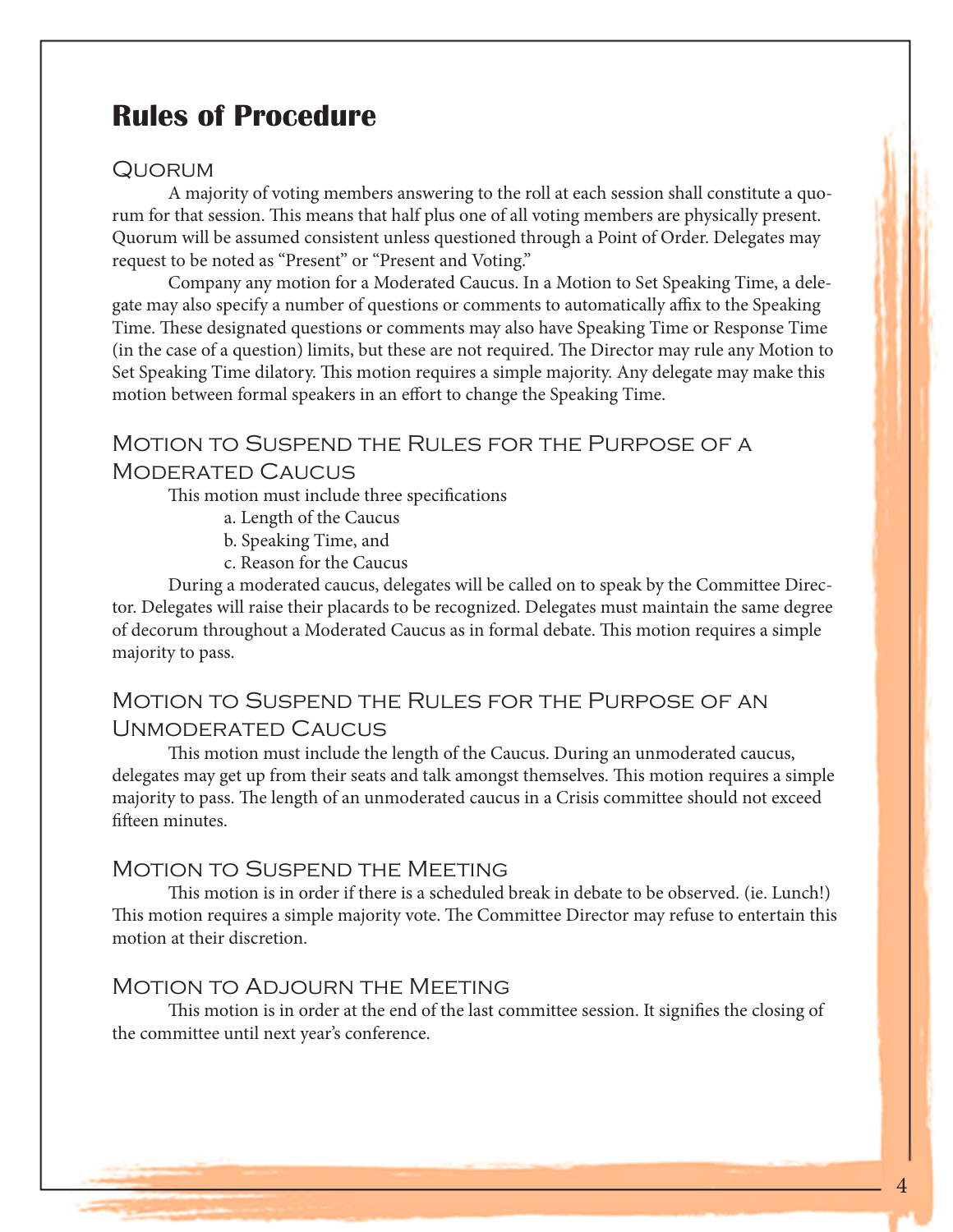#### Points of Order

Points of Order will only be recognized for the following items:

- a. To recognize errors in voting, tabulation, or procedure,
- b. To question relevance of debate to the current Topic or
- c. To question a quorum.

A Point of Order may interrupt a speaker if necessary and it is to be used sparingly.

#### Points of Inquiry

When there is no discussion on the floor, a delegate may direct a question to the Committee Director. Any question directed to another delegate may only be asked immediately after the delegate has finished speaking on a substantive matter. A delegate that declines to respond to a question after a formal speech forfeits any further questioning time. The question must conform to the following format:

Delegate from Country A raises placard to be recognized by the Committee Director.

Committee Director: "To what point do you rise?"

Country A: "Point of Inquiry."

Committee Director: "State your Point."

 Country A: "Will the delegate from Country B (who must have just concluded a substantive speech) yield to a question?"

Committee Director: "Will the Delegate Yield?"

Country B: "I will" or "I will not" (if not, return to the next business item)

Country A asks their question (it must not be a rhetorical question.)

Country B may choose to respond or to decline.

If the Delegate from Country B does not yield to or chooses not to answer a question from Country A, then he/she yields all remaining questioning time to the Committee Director.

#### Points of Personal Privilege

Points of personal privilege are used to request information or clarification and conduct all other business of the body except Motions or Points specifically mentioned in the Rules of Procedure.

Please note: The Director may refuse to recognize Points of Order, Points of Inquiry or Points of Personal Privilege if the Committee Director believes the decorum and restraint inherent in the exercise has been violated, or if the point is deemed dilatory in nature.

#### Rights of Reply

At the Committee Director's discretion, any member nation or observer may be granted a Right of Reply to answer serious insults directed at the dignity of the delegate present. The Director has the ABSOLUTE AUTHORITY to accept or reject Rights of Reply, and the decision IS NOT SUBJECT TO APPEAL. Delegates who feel they are being treated unfairly may take their complaint to any member of the Secretariat.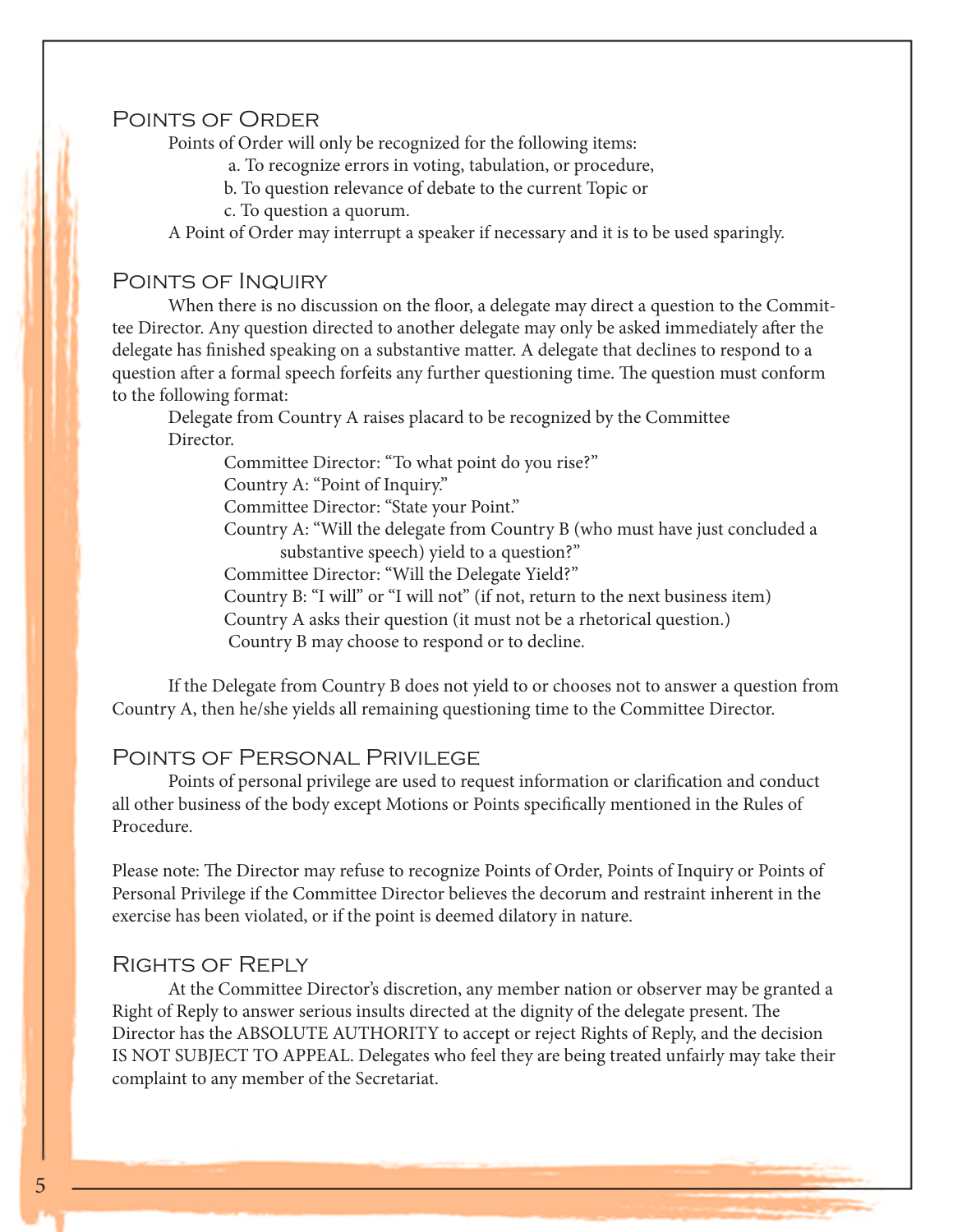#### **DIRECTIVES**

Directives act as a replacement for Draft Resolutions when in Crisis committees, and are the actions that the body decides to take as a whole. Directives are not required to contain operative or preambulatory clauses. A directive should contain:

a. The name(s) of the author(s),

b. A title, and

 c. A number of signatories/sponsors signatures' necessary to introduce, deter mined by the 5

Director<br>A simple majority vote is required to introduce a directive, and multiple directives may be introduced at once. Press releases produced on behalf of the body must also be voted on as Directives.

#### FRIENDLY AMENDMENTS

Friendly Amendments are any changes to a formally introduced Directive that all Sponsors agree to in writing. The Committee Director must approve the Friendly Amendment and confirm each Sponsor's agreement both verbally and in writing.

#### Unfriendly Amendments

Unfriendly Amendments are any substantive changes to a formally introduced Directive that are not agreed to by all of the Sponsors of the Directive. In order to introduce an Unfriendly Amendment, the Unfriendly Amendment must the number equivalent to 1/3 of Quorum confirmed signatories. The Committee Director has the authority to discern between substantive and nonsubstantive Unfriendly amendment proposals.

#### PLAGIARISM

GatorMUN maintains a zero-tolerance policy in regards to plagiarism. Delegates found to have used the ideas of others without properly citing those individuals, organizations, or documents will have their credentials revoked for the duration of the GatorMUN conference. This is a very serious offense.

#### Crisis Notes

A crisis note is an action taken by an individual in a Crisis committee. Crisis notes do not need to be introduced or voted on, and should be given to the Crisis Staff by sending the notes to a designated pickup point in each room. A crisis note should both be addressed to crisis and have the delegate's position on both the inside and outside of the note.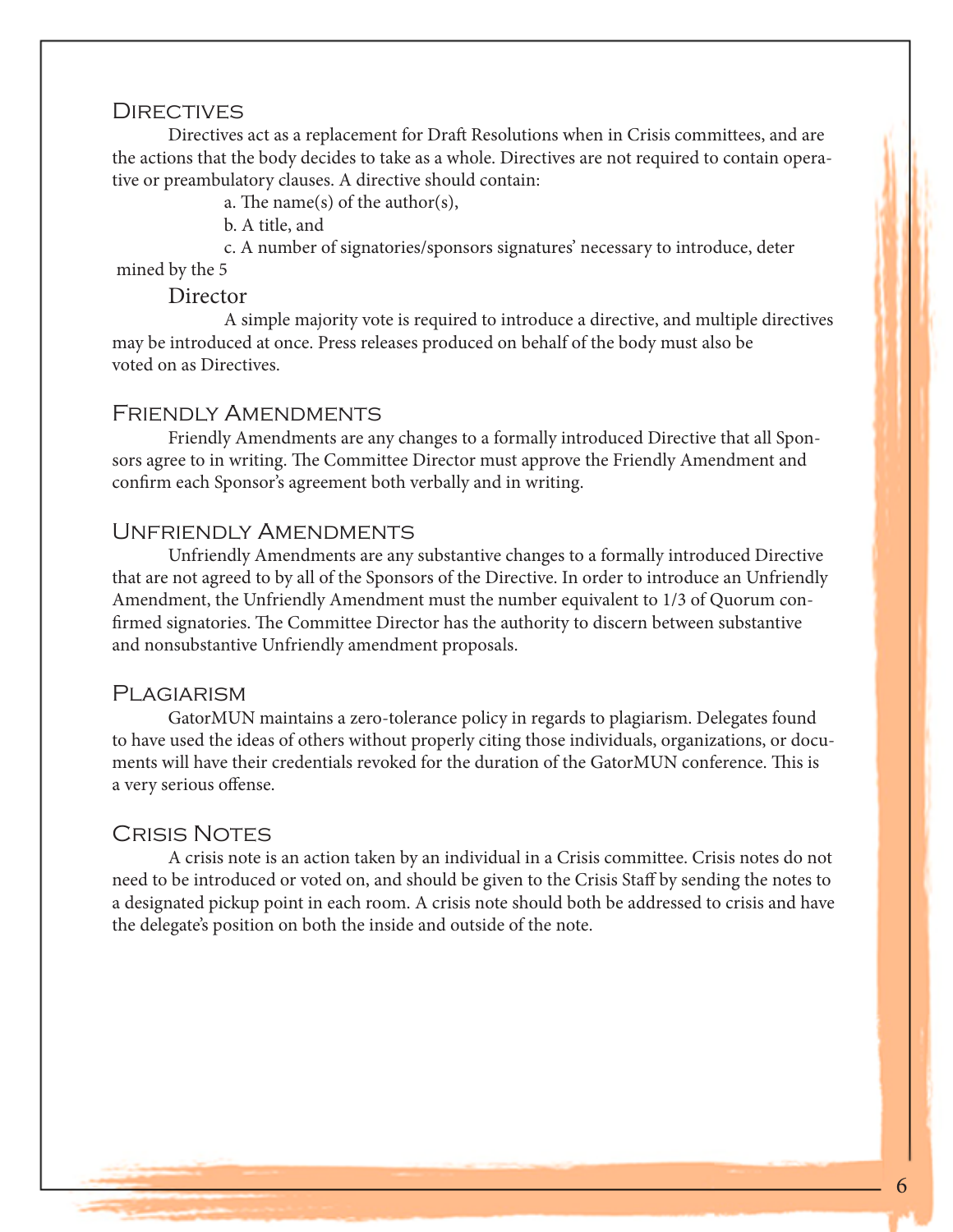### MOTION TO ENTER VOTING PROCEDURE

Once this motion passes, and the committee enters Voting Procedure, no occupants of the committee room may exit the Committee Room, and no individual may enter the Committee Room from the outside. A member of the Dias will secure all doors.

• No talking, passing notes, or communicating of any kind will be tolerated during voting procedures.

• Each Directive will be read to the body and voted upon in the order which they were introduced. Any Proposed Unfriendly Amendments to each Directive will be read to the body and voted upon before the main body of the Directive as a whole is put to a vote.

• Delegates who requested to be noted as "Present and Voting" are unable to abstain during voting procedure. Abstentions will not be counted in the tallying of a majority. For example, 5 yes votes, 4 no votes, and 7 abstentions means that the Directive passes.

• The Committee will adopt Directives and Unfriendly Amendments to Directives if these documents pass with a simple majority. Specialized committees should refer to their background guides or Committee Directors for information concerning specific voting procedures.

#### Roll Call Voting

A counted placard vote will be considered sufficient unless any delegate to the committee motions for a Roll Call Vote. If a Roll Call Vote is requested, the committee must comply. All delegates must vote: "For," "Against," "Abstain," or "Pass."

During a Roll Call vote, any delegate who answers, "Pass," reserves his/her vote until the Committee Director has exhausted the Roll. However, once the Committee Director returns to "Passing". Delegates, they must vote: "For" or "Against."

#### Accepting by Acclamation

This motion may be stated when the Committee Director asks for points or motions. If a Roll Call Vote is requested, the motion to Accept by Acclamation is voided. If a delegate believes a Directive will pass without opposition, he or she may move to accept the Directive by acclamation. The motion passes unless a single delegate shows opposition. An abstention is not considered opposition. Should the motion fail, the committee will move directly into a Roll Call Vote.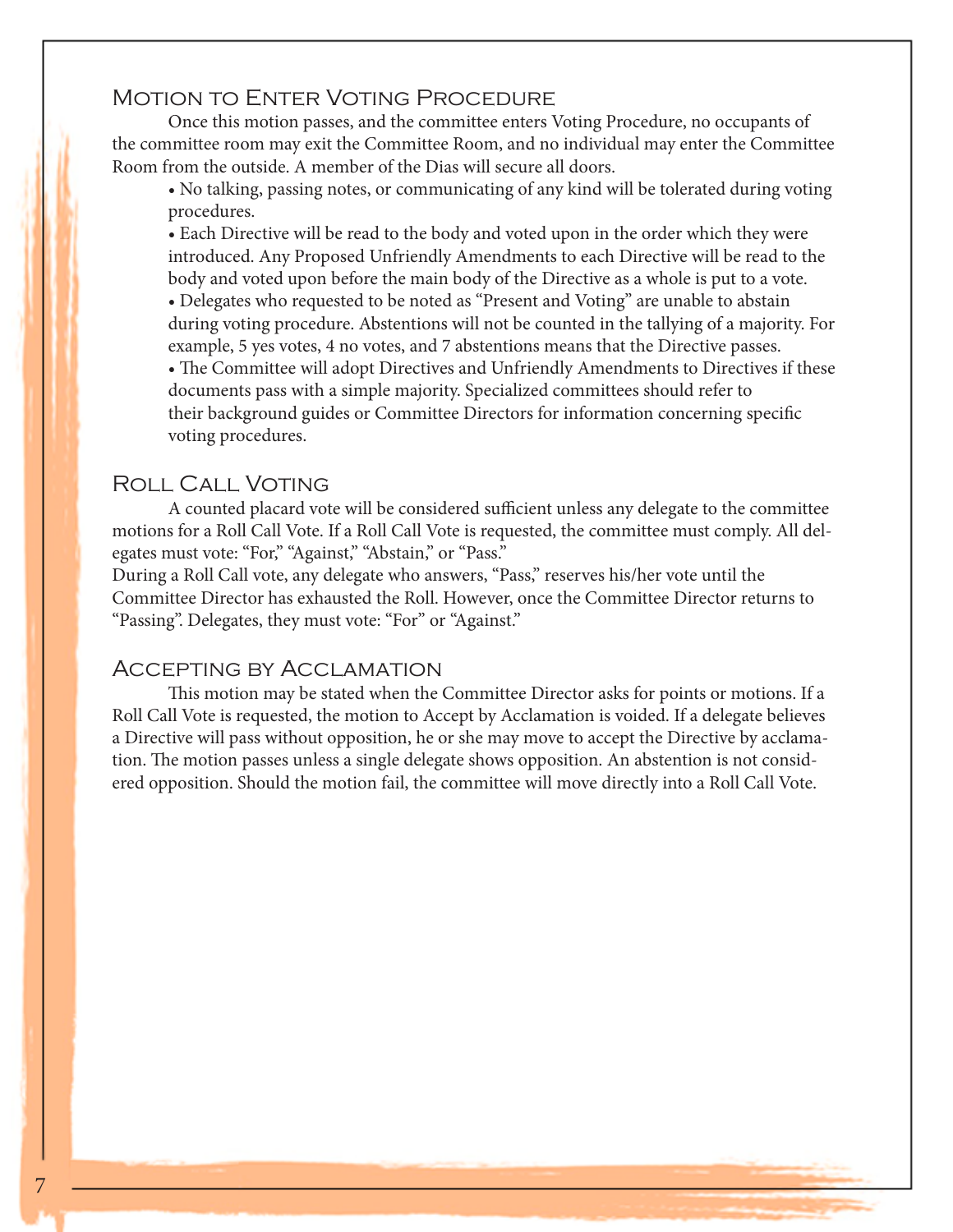# **Early Days of Wrestling**

#### The Beginnings and Carnival Strongmen

Professional wrestling originated in carnivals traveling across the nation during the 1870s. Impressive athletes would travel with carnies and allow local would-be strongmen to challenge the wrestler to a brawl. Pure wrestling ability determined the wealth and fame of the wrestler, at this point wrestling was legitimate combat between the professional and a local yokel trying their hand at fame. Eventually, carnies and circus workers sought to heighten the grandeur of the event by giving the athletes flamboyant names, clothes, and personality. The fundamental idea of a constantly moving event hosting larger than life characters that battled to entertain an audience was born.



#### The Birth of Kayfabe

In the early 1900s, wrestling began to lose touch with the American public. By this time many wrestling matches were scripted, but without truly incredible characters, stories, or champions, the seeming illegitimacy of the sport began to leave a sour taste in viewers' mouths. That is, until Ed Lewis, Billy Sandow, and Toots Mondt changed and reinvented the sport. The trio formed what is considered to be the first notable wrestling promotion and began to travel not with a carnival, but as a group of wrestling entertainers only. Up until this point, wrestling was an attraction only connected to carnivals. The idea of a traveling wrestling show was unique, and quite promising to prospective audiences. Lewis, Sandow, and Mondt sought to reinvent wrestling by placing more emphasis on the theatre of the craft. Instead of focusing on legitimate brawls and dull-looking submission holds, the focus was shifted to creating entertainment rather than competition. The trio used flashy, stylistic moves. They pioneered the tag team match. They worked on months-long feuds between wrestlers to create the illusion of legitimate hatred and intensity in the matches. While still scripted, the showmanship aspect of wrestling was put front and center by these three men, and wrestling as we know it today was born.

#### Rise of the Territories

Wrestling promotions began to sprout all over the nation. Each promotion with its cast of wrestlers, and each promotion with a champion. These small promotions would constantly "steal" wrestlers from other promotions and bring them into their own to gain fans from other territories and expand their reach. Interpromotional matches would create tensions regarding which promotion was superior. But the youth of the industry meant that these numerous, scattered promotions could not draw large crowds or noteworthy payouts on their own. Restricted to small geographic regions due to the financial constraints of travel, many territories were simply not able to grow as much as they would like. Then the year 1948 marked a major milestone for wrestling as several notable promotions of the midwestern and central United States joined forces to create the National Wrestling Alliance (NWA). Each member promotion could still have a champion of its own, but there was one NWA World Champion which ruled over all the rest. This way each promotion could still operate within its territory, while also allowing a World Champion to travel to each territory to wrestle. The idea of one ultimate title to chase after and the unification of many wrestling promotions was a major step in the modernization of pro wrestling. Loyalty to the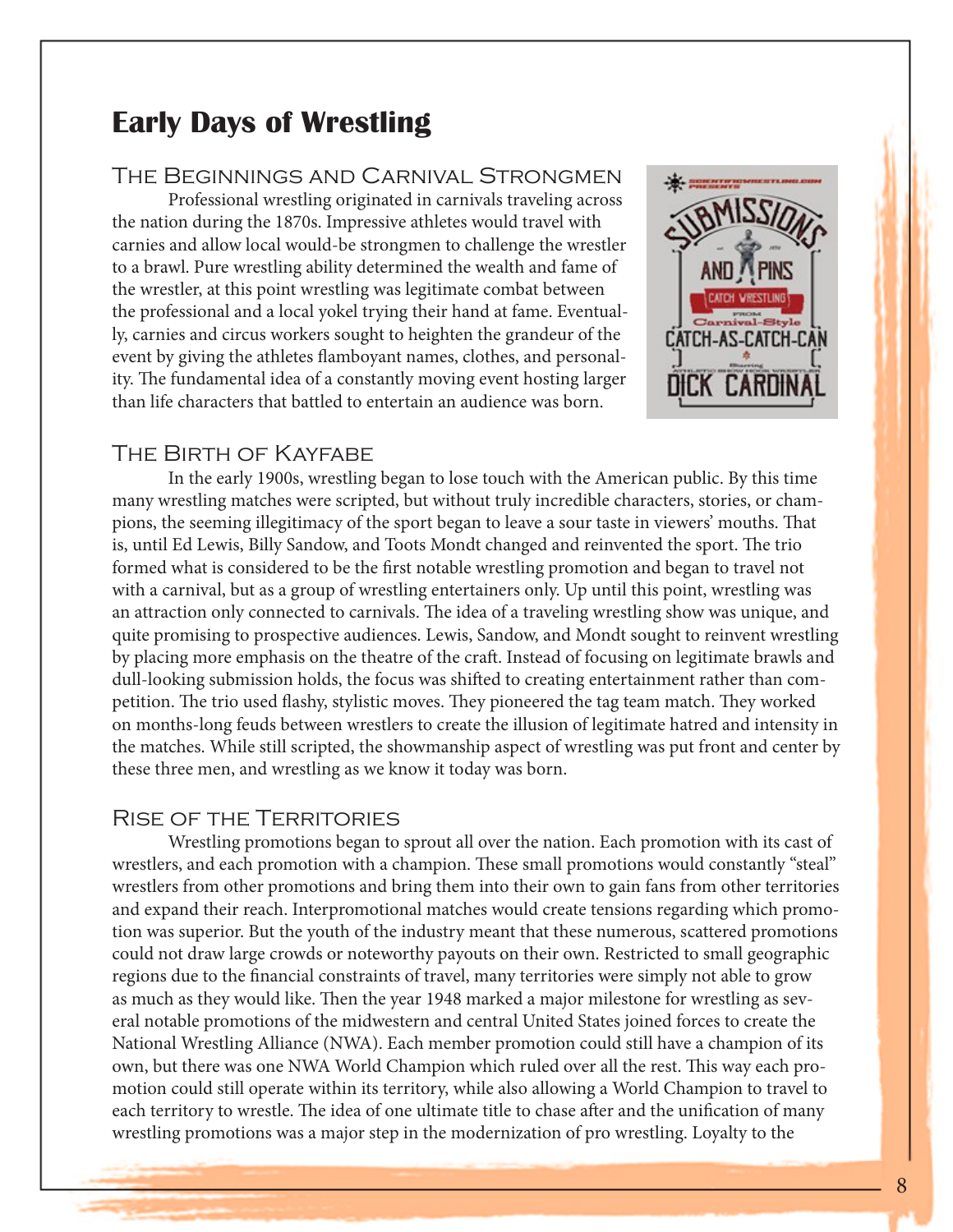territory system is what caused the ultimate demise of the NWA, but for now and decades to follow, the NWA's territories were the largest wrestling conglomerate in the country.

Formed by disgruntled NWA wrestler Verne Gagne, the American Wrestling Association united wrestling territories in the upper midwest and became the most popular promotion in the 1960s. Gagne would be one of the AWA's top wrestlers up until his retirement in 1981. The AWA saw success in its territorial region of the upper midwest but was not as ambitious as its competition in expansion. Also, in possibly the greatest blunder in wrestling history, Gagne refused to allow Hulk Hogan to be crowned the AWA champion, despite Hogan undoubtedly being the AWA's most popular wrestler. Hogan left for the WWF soon after and took that company to unimaginable heights. While the AWA enjoyed dominance in the 60s and relative success in the 70s, the loss of Hulk Hogan led to a disappointing decade in the 80s and the AWA shut its doors forever in 1991.

The New York and New England region followed suit not too long after with the formation of the World Wide Wrestling Federation (WWWF), the soon to be WWE. Vince McMahon Sr. formed the WWWF under the NWA and trusted wrestling icon Bruno Sammartino to be the face of the company for years. In the late 70s, McMahon Sr. would change the WWWF to the WWF, and his promotion became the dominant one in the region, but McMahon Sr. was content with operating within the limits of his territory and respected the hierarchy of NWA custom. Each territory was different in style, character, and approach to wrestling, but they all had one thing in common- they respected the boundaries of their territory. Wrestling was splintered, no promotion had the gusto to take over the others and assume control. Each one seemed content in a pseudo-feudalistic style of operation where one promotional world champion was more important than the other champions of that territory. Many other promotions did exist but at this point, these few are the most noteworthy for the committee.

#### Gimmicks and Character

Gorgeous George. No name is more crucial to the evolution of wrestling storytelling than this one. In wrestling, there are good guys (faces) and bad guys (heels). Good guys fight the bad guys, the audience cheers for the good guy and boos the bad guy. Simple. In the early days of wrestling, most heels were exaggerations of "ethnic terrors." Nazis, terrorists, any group that the general American people of the 50s and 60s were not fond of served as the bad guys. But Gorgeous George was different. He was a cocky, narcissistic, unrepentant prick and people paid money to see him lose. One of the first wrestlers to use entrance music, the Gorgeous George character reinvented wrestling personas. Gorgeous George was hated by viewers and when he won, people paid to watch him wrestle again and again because they wanted him to lose so badly. Wrestling was no longer about good guys beating up racist stereotype characters, now "gimmicks" were born. George's gimmick was that he thought himself good looking and acted arrogantly, so naturally, people wanted him to get pummeled. As George became a superstar, other wrestlers and promotions caught wind that new and unique wrestling characters could be explored, and the era of gimmick wrestlers began.

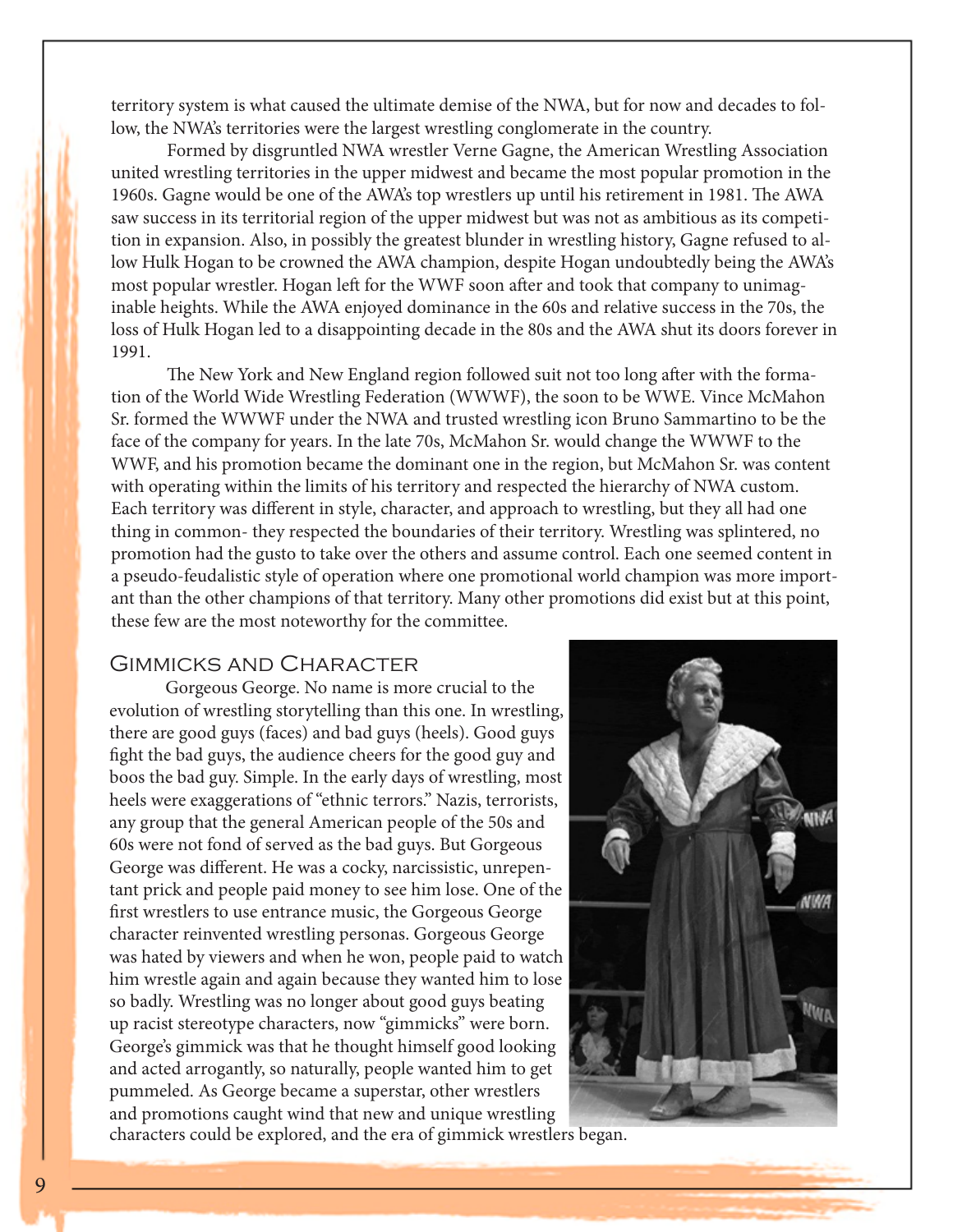# **Wrestling in the New Era**

#### Rise of Vince McMahon

In 1982, Vincent Kennedy McMahon bought the WWF from his father, and wrestling would never be the same. Unlike most other promotional owners, Vince McMahon had no intention of preserving the territory system. He wanted to dominate the world of wrestling, and the only way to do that would be to graduate from territories and go national. McMahon immediately broke away from the NWA and began his long term plan to become the first national wrestling promotion.

#### Hulkamania and the WWF

One of Vince McMahon's first moves was to sign rising star Hulk Hogan. Hogan had become a popular wrestler during his time in AWA and gained popularity among most Americans

by having a lengthy cameo role in Rocky III as the fictional professional wrestler ThunderLips. McMahon immediately pushed Hogan to the main event and world title scene, Hogan became the WWF champion in early 1984 by pinning the Iron Sheik in Madison Square Garden. Hogan was a massive draw, the people came in droves to see him, the money was rolling in. McMahon had an eye for talent, and using this increased revenue he signed territory stars such as "Rowdy" Roddy Piper, Andre the Giant, Ricky "The Dragon" Steamboat, and "Superfly" Jimmy Snuka, all of whom were top tier wrestlers and entertainers. With a healthy stream of revenue, McMahon began to secure TV deals and by 1986 WWF had shows airing all over the country. The dream of going national was becoming a reality.



The only way to truly become a national enterprise was for WWF to tour the entire country, not just the New York area. McMahon began to take his show on the road and the WWF tour of the continental United States began. However, a weekly live wrestling show moving from place to place at all times is incredibly costly, and the bank of WWF could not support the strain much longer. After some time, the company was on the verge of financial collapse due to the cost of national touring. The WWF needed to recover, so McMahon created the most iconic wrestling event of all time.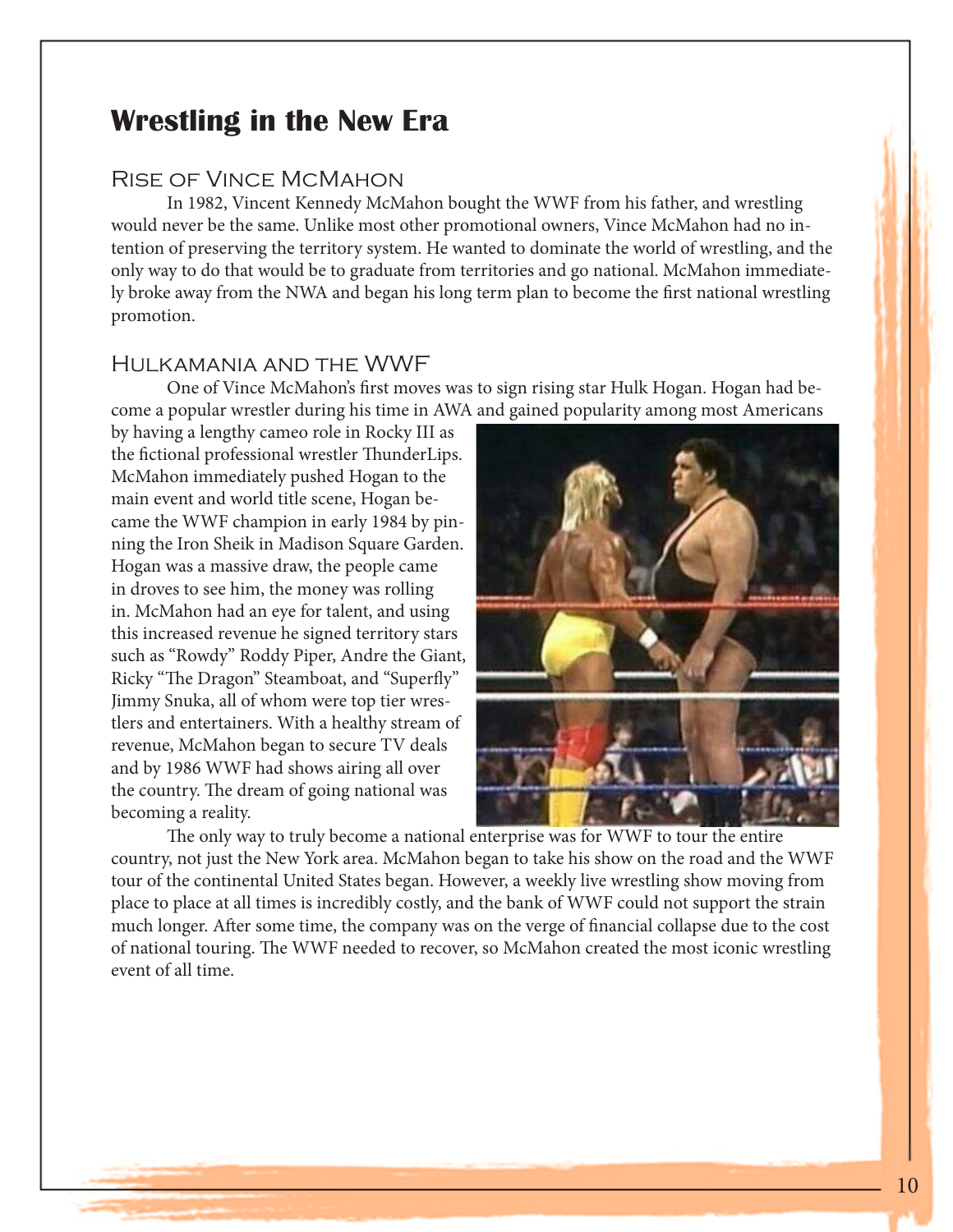#### WrestleMania

McMahon spearheaded a promotional campaign in conjunction with MTV titled the Rock and Wrestling Connection. Notable music celebrities advertised WrestleMania and even had feature performances at the event. By focusing on the entertainment aspect of wrestling, McMahon was able to draw the attention needed to make WrestleMania a success. WrestleMania did not just seem exciting to wrestling fans, by marketing with MTV, McMahon made sure that the average American knew of, and was excited to see this cross between the insane industry of wrestling and the established and popular world of popular music. McMahon betrayed conventional wrestling norms and pitched his product not just to the fans of the industry, but to the fans of all U.S entertainment, he knew that in order to truly beat out the competition and have WrestleMania be a success, he needed to win the views, and wallets, of more people than ever before. And a success it was. With 19,000 in attendance and over one million viewers across the nation, WrestleMania was instantly the largest wrestling PPV event in history. The event enabled McMahon and the WWF to continue making appearances across the nation and expand the popularity of the promotion. Just two years later, WrestleMania III in Michigan housed an astonishing 78,000 people and marked the beginning of WWF's superiority as the ultimate wrestling powerhouse.

#### NWA, AWA and the Slow Death of the Territories

Countless territories with even more wrestlers became a system too chaotic to effectively manage. The WWF was growing rapidly, and with a much smaller cast of much more popular wrestlers, it was far easier for fans to simply pay attention to the WWF and forget the endless amounts of stories happening in all the territories. Territories needed to combine in order to feasibly compete with the growth of the WWF, and Jim Crockett Productions was able to buy up smaller territories and amass enough size to hold its own.

Jim Crockett Productions purchased the most notable territories of the NWA, and its own time slots on TBS to begin airing wrestling nationally as well. However, the nature of the NWA was still far too splintered to compete with the WWF. Slowly, territories began to fall off the map. While the larger bodies such as Jim Crockett, NWA, WCW, and AWA remained for now, none were truly large or self-sufficient enough to mount a competitive effort to dethrone McMahon and the WWF. The mid to late 80s saw a jaw-dropping skyrocket of the WWF's popularity and influence, as the other territories slowly faded into relative obscurity.

#### Ted Turner and the WCW

In 1988, Jim Crockett Productions was bought by media mogul Ted Turner and later that year WCW began to air. Legendary wrestler Ric Flair was the flagship champion for the promotion and helped bring in wrestlers such as Ricky Steamboat, Lex Luger, Sting, and Scott Steiner. While Flair initially was able to help improve ratings, WCW fell into a slump from 1990 lasting until 1994. The NWA and WCW both recognized the same world champion, but WCW began to incorporate titles of their own to craft their own identity. Sharing a champion caused issues for both companies, as many territories wanted the champion to defend the title under their rules and terms regularly, which was a taxing excursion for any athlete. At the time, Ric Flair was the main booker for WCW, but many wrestlers accused Flair of booking matches in his favor, so he was released from this role. He was replaced by Jim Herd. Herd was a tad too experimental in his ideas for WCW. He created the Ding Dongs, a tag team in which all members were obsessed with bells for some reason, and the lumberjack Big Josh who walked to the ring beside dancing bears every time he wrestled. Unsurprisingly, Herd was removed from this role because his ideas were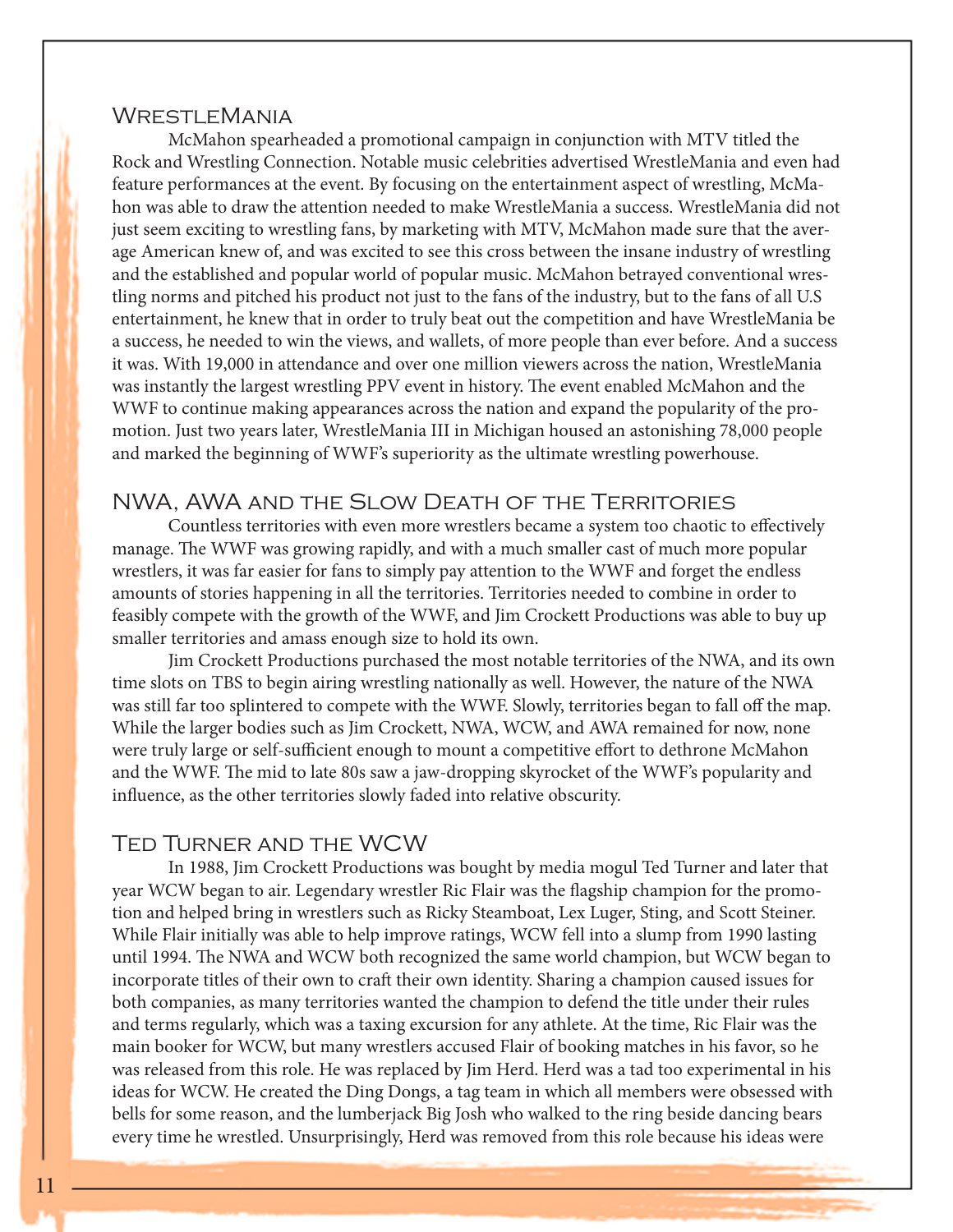

 the worst. His replacement, Bill Watts, was the exact opposite. Watts was far too conservative in his approach to WCW, as Watts favored a return to traditional territory wrestling rules. He banned moves from the top rope, which had become a staple of wrestling at the time, and took the focus away from larger than life characters and more on mat-based wrestling. Watt's awful ideas led to a final split with the NWA. IN 1993 WCW became fully independent

from the NWA and kept the belt that represented the WCW and NWA world champion. Watt was removed and entertainment rookie Eric Bishoff took his place.

#### I'm Erich Bishoff and welcome to Monday Nitro!

 Like McMahon, Bishoff understood that to build a successful wrestling empire, one must focus on the entertainment aspect more than the wrestling aspect of the product. But, for now, he was not in control of the creative decisions of WCW. Then in 1994 after years of disappointing ratings and lackluster product, Ted Turner entrusted the creative decisions behind WCW to Eric Bishoff.

Bishoff swiftly signed Hulk Hogan, who despite being out of wrestling for a brief time, was still a massive draw. "Macho Man" Randy Savage was signed soon after. Bishoff was targeting WWF's old talent and banking on their popularity to increase the appeal of WCW. Finally, with respectable star power, WCW became competitive. Ric Flair, Hulk Hogan, Randy Savage, Sid Vicious, and others began to draw in respectable ratings. Through a series of pre-taped weekly shows and PPV events, WCW began to garner a sizable following and was nearly ready to tour the country. Ted Turner asked Bishoff what it would take to dethrone McMahon and the WWF. Jokingly,



Bishoff said that a time slot on Monday night to directly compete with WWF Monday Night Raw with a live show of their own was the only way for WCW to compete sustainably. Shockingly, Turner agreed and by complete accident WCW Monday Nitro was born and alongside it, the Monday Night Wars.

On September 4, 1995 the first live showing of WCW Monday Nitro aired from the Mall of the Americas in Minneapolis, Minnesota. The venue was chosen quite carefully. At the time, malls were immensely popular, and this mall was the largest in America. Bishoff and Turner selected this venue so that the feel and atmosphere of Monday Nitro would appeal to young adults, rather than targeting small children as the WWF had been for some time.

The first episode of Nitro was monumental. By sheer coincidence, Monday Night Raw was not airing that night due to the Westminster Dog Show claiming the time slot. Nitro aired unopposed and wrestling fans across the nation were in for a treat. After a solid debut with quality wrestling, the finale of the premiere episode of Nitro was an act of hostility and in many ways, the formal declaration of ratings war. Lex Luger, new golden boy of the WWF appeared on Monday Nitro, challenged Hulk Hogan to a match, and declared himself a WCW talent. Luger had wrestled for the WWF less than 24 hours prior, he signed a contract with WCW that very morning, not even his own family knew that he had made the jump to WCW. By essentially stealing the "new Hulk Hogan" from WWF and airing unopposed, WCW Monday Nitro was off to a rip roaring start.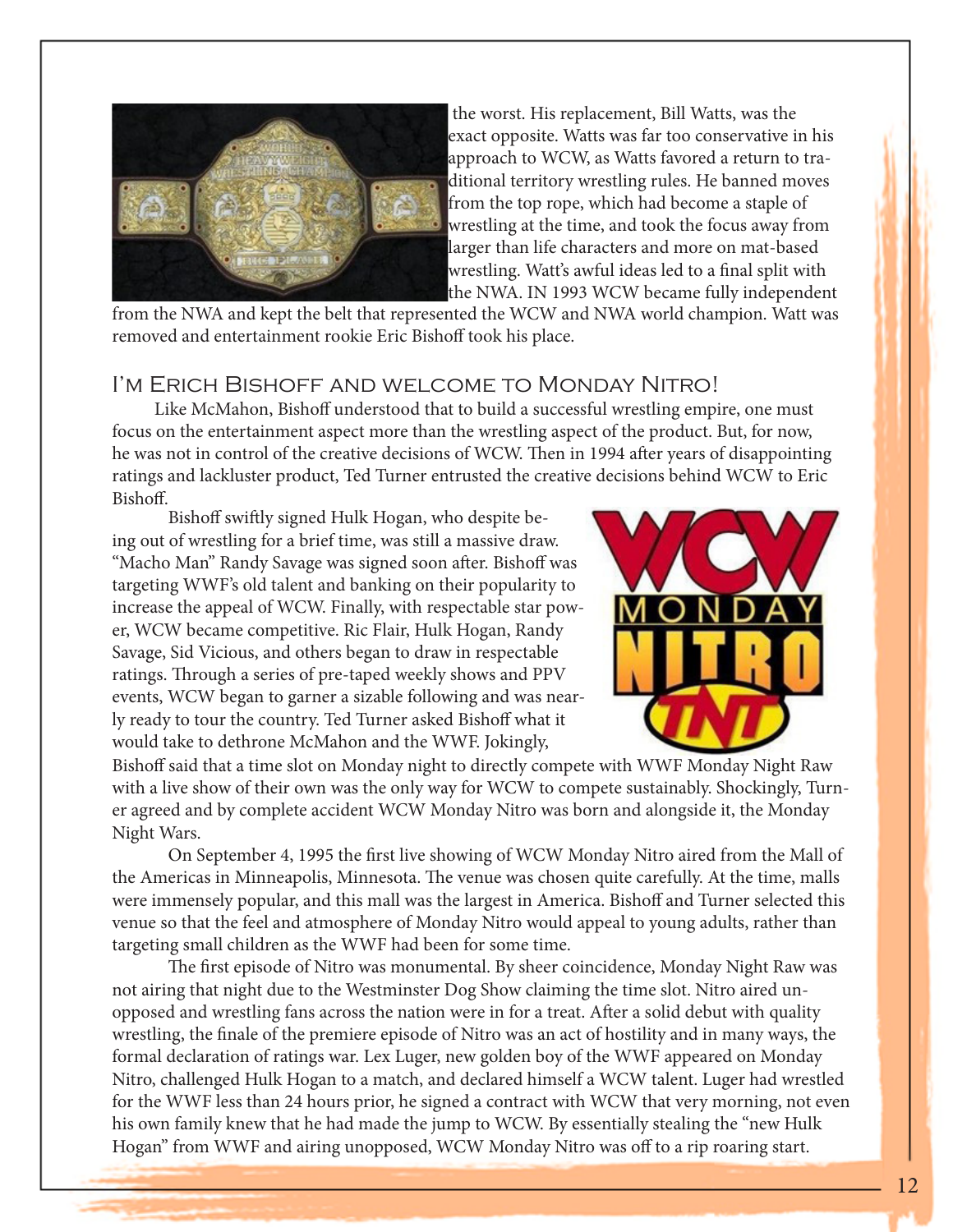#### The Curtain Call

As you will learn in the next section, Kevin Nash and Scott Hall moved from WWF to WCW in 1996, but their departure was significant not only because it added two incredibly popular wrestlers to WCW's roster, but also because the nature of their departure, changed the perception of wrestling forever.

Many people knew that wrestling was scripted, newspapers had stopped printing the results to wrestling events in the 30s, but what is crucially important is that wrestling never acknowledged that wrestling was fake. WWF and WCW never claimed to be legitimate combat, but they also never conceded to being pure fiction because that would damage the illusion which wrestling seeks to create. While on the job, wrestlers were to maintain the illusion at all times, kayfabe was not to be broken, because if the audience realized that the whole thing was a shtick and none of the wrestlers took it seriously, then why should the audience take it

seriously. Kayfabe was sacred and to be maintained at all costs. Then, in May 1996, Shawn Michaels and Scott Hall faced Kevin Nash and Triple H (performing under the name Hunter Hearst Helmsley at the time) in a tag team match. Heroic babyfaces Michaels and Hall wrestled Nash and Triple H in what was known by the four of them to be Hall and Nash's last match in WWF. Everything went well, until after the match finished. The group were close friends, so they decided to all break kayfabe to celebrate together, the heroes and the villains who had been beating each other to a pulp not even one minute prior, were hugging and celebrating. The audience was stunned, cameras captured the event (although it did not air live). The cat was now undeniably out of the bag, wrestling was an industry of fibs and they admitted it in front of New York City. For the first time ever, a wrestling company had to admit to



being fake. It was humiliating for McMahon and the WWF. The illusion was shattered. Nash and Hall had left the company so they did not care much since they could not be punished anyway. Michaels was the WWF champion and very popular so he was immune to punishment. So, Helmsley was punished harshly, he was booked to lose and lose and lose and lose to the point where his credibility as a wrestler was nearly nonexistent and the fans had no reason to care about him; he nearly lost his career. Eventually, Helmsley was able to reinvent himself as Triple H, claw back to the main event and have a Hall of Fame career, but the Curtain Call nearly cost him everything.

The Curtain Call is the most significant break of kayfabe to date, many believe that wrestling kayfabe never truly recovered from the blow, and promotions approach to wrestling since then could never truly lose themselves in full immersion because it was expected for each company to acknowledge that the industry was essentially a lie. From this point on, the curtains to the backstage of pro wrestling would slowly be unveiled as fans became more and more intrigued by the details of the industry, but for now, WWF and WCW did what they could to maintain the illusion of their product.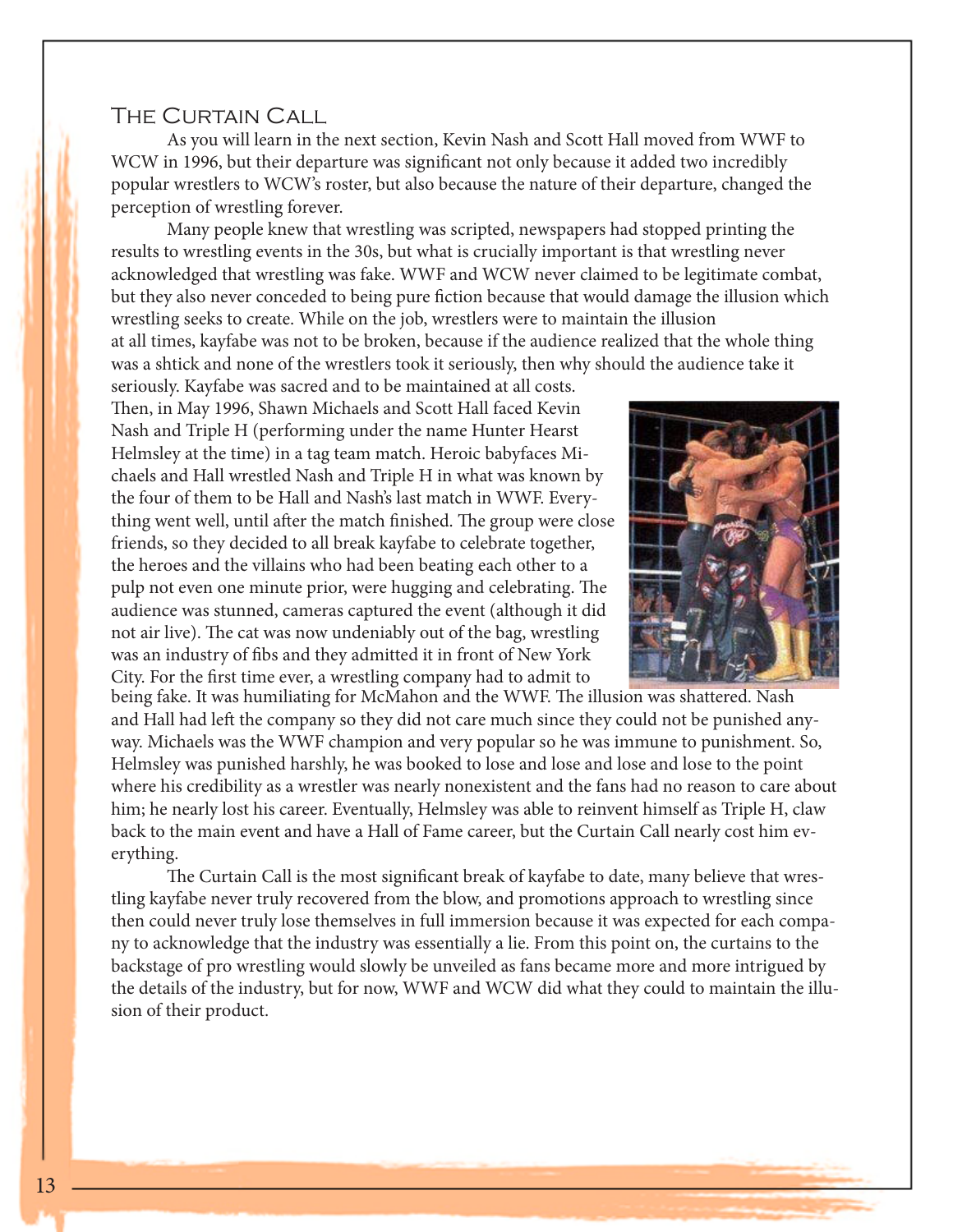### The nWo and Hollywood Hogan

Bishoff 's philosophy on his product was simple but brilliant. Simply put, he did the opposite of what WWF did. WWF pandered to kids, so Bishoff went after adults. WWF gave their wrestlers gimmick names, so Bishoff had his wrestlers use their real names. WWF focused on clean, family television, so Bishoff was all about mature content. The late 90s were a time of edginess, grit, and anti-heroes. McMahon was stuck in the past trying to make a wrestler like

"Mantuar" a half man / half bull become popular. But Bishoff had a brilliant scheme which didn't insult the intelligence of the audience. The Outsiders.

In 1996 Razor Ramon left the WWF, but in a time before the internet the general people didn't know that. So when Razor Ramon, real name Scott Hall, showed up at a Monday Nitro event, beat up some WCW wrestlers and claimed he and his friends were going to take over the show, people believed that the WWF legitimately had wrestlers sabotaging the competition. Of course Hall actually just signed with WCW, but the point is that Bishoff created a storyline that blurred the fictional world of wrestling, and the real world of business. When WWF wrestler Diesel, real name Kevin Nash, joined Hall in



these antics, it was astonishing. Bishoff would have them escorted out of arenas by police, they attacked WCW wrestlers, the whole story was unbelievable. They called themselves The Outsiders, and they claimed they had a third man, unknown to everyone. What followed, is arguably the most shocking moment in wrestling history.

 At Bash at the Beach 1996, The Outsiders had a tag team match against Lex Luger, Randy Savage, and Sting. The infamous third man had not revealed himself yet so The Outsiders were down a man. Late into the match The Outsiders used illegal tactics to savagely beat the champion Randy Savage and render his teammates too injured to help. The villainous Outsiders were pummeling the beloved champion when suddenly Hulk Hogan emerged from the entrance ramp, began furiously yelling at The Outsiders as he came to save the day. The crowd



erupted with cheers, The Outsiders fled the ring in fear. As Hogan entered the ring to check on his friend the champion, the unthinkable happened. Hulk Hogan, the American Hero, the be-all, end-all of wrestling good guys took a step back, ran forward, and performed his classic finishing move, the Atomic Leg Drop on the champion. Hulk Hogan was the third man, Hulk Hogan had turned heel. Hogan announced the trio as the New World Order of wrestling, and what followed was years worth of WCW supremacy in the ratings.

Bishoff knew that turning the golden boy of wrestling into a villain was risky, but would definitely draw attention. The wrestling genius that he was, Hogan made for an excellent villain, everytime he went out to the ring fans would literally angrily shower the stage in trash. The nWo alone was responsible for the monumental rise of WCW. The era of the WWF was over, the time of WCW was now.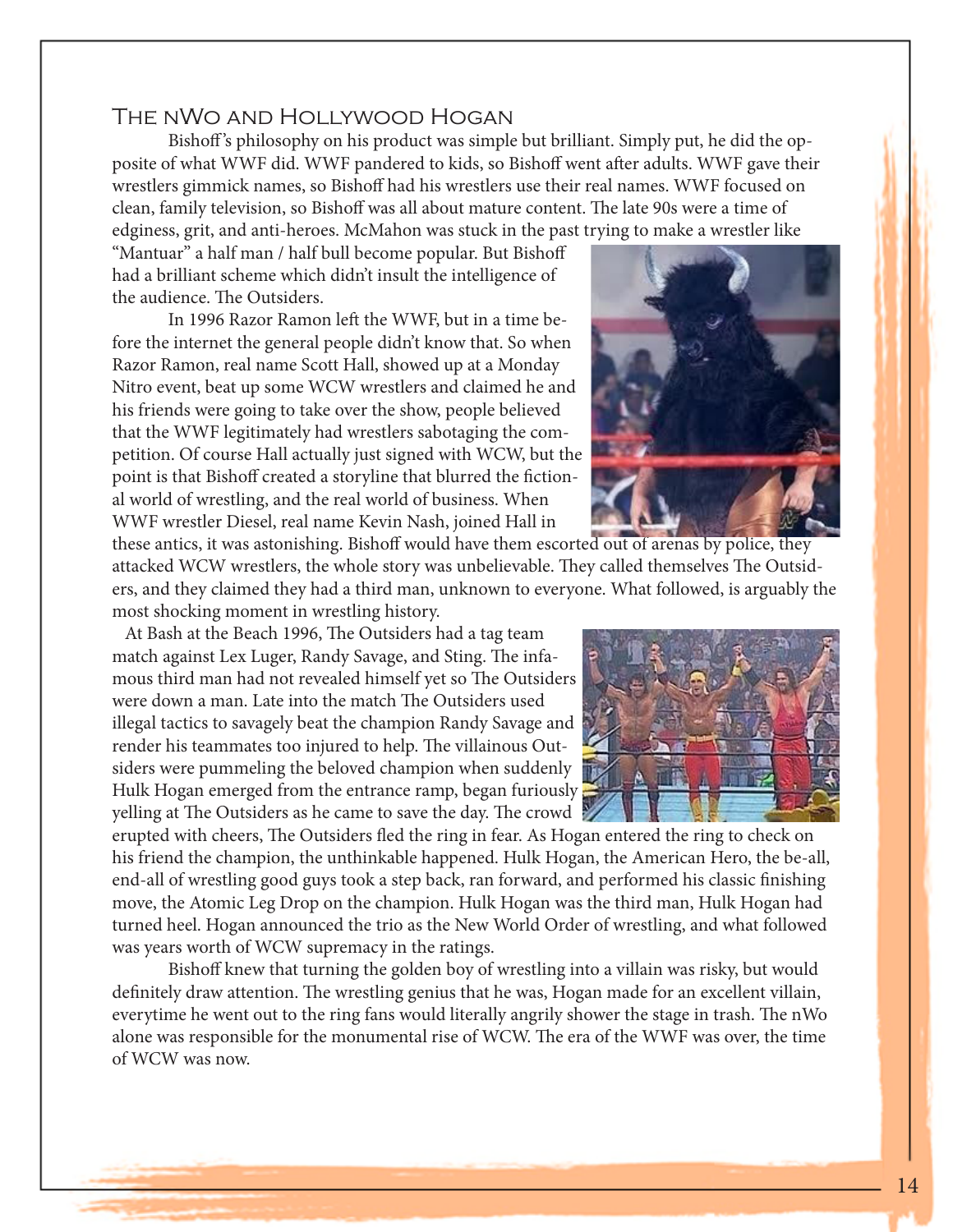The nWo started off as "Hollywood" Hulk Hogan, Scott Hall, and Kevin Nash working together to "take over" WCW, win all the title belts, beat up all the other wrestlers, and do whatever they wanted on camera. The struggle between the nWo and the rest of WCW was one of the most entertaining feuds in all of wrestling history and the fans adored the gritty, rebellious anti-heroes in all their arrogant glory.

For the next two years WCW dominated the ratings. McMahon had nothing to compete with the nWo. Every week the nWo would wreak havoc on Nitro, beating up other wrestlers, winning all the titles, stealing the show. They pulled up to the arena in limousines, smoking cigars, accompanied by movie stars, NBA players, rappers, models, you name it. They were the coolest dudes in all pro wrestling and the audience knew it, and more importantly, they loved it. nWo merchandise alone generated more than enough revenue for WCW to operate at a competitive level against the WWF.

From late 1995 to early 1997, the nWo was the premiere professional wrestling attraction. The most popular wrestlers of WCW would join the nWo and increase the size and scale of the faction. Eventually, Bishoff became a character on Monday Nitro the same way McMahon would eventually become a character on Raw. Initially, Bishoff would attempt to prevent the nWo from hijacking the series and dominating the title scenes, but soon after Bishoff, like many others, would join the nWo and help them "fight" against in their attempts to take over the product.

#### Family Friendly vs. M for Mature

The nWo made for must see television. WCW was performing at nearly double WWF's ratings heading into 1997, and for Vince McMahon, it was very clear that something had to change. He knew that the WWF needed to change their formula, and they found the solution in a man called Stone Cold. Stunning Steve Austin was released from WCW in 1995, he moved to



WWF and soon adapted the persona of a cussing, beer-drinking, middle finger flipping redneck - Stone Cold Steve Austin. This character was a smash hit, this was the adult content that WWF needed to stay competitive, and slowly, the ratings began to even out. WWF was doing away with the dated, family-friendly content and had caught wind of what was profitable for modern wrestling. Both promotions would run into issues with the parent networks about some of the more explicit content, specifically in regards to drugs use, but McMahon and Bishoff were both fairly persuasive, so it did not become a major issue for WWF or WCW for the time being. This new era of middle fingers, anti heroes, blood, grit, and a general "I don't give a crap what you think"

demeanor became known as the "Attitude Era" and is widely regarded as the greatest period of professional wrestling ever. Stars such as Sting, Hollywood Hogan, Stone Cold, The Rock, Triple H, Chris Jericho, and other legends found their fame by being outspokenly disrespectful, witty, and rebellious.

While the expanding nWo carried WCW, Stone Cold, D-Generation X, and The Rock would bring ratings back to nearly equal as wrestling moved into the late 90s. Soon enough, a rise in younger talent would put the advantage in WWF's favor, but for the time being, both promotions had incredibly high quality and profitable products that consistently performed outstanding in the ratings.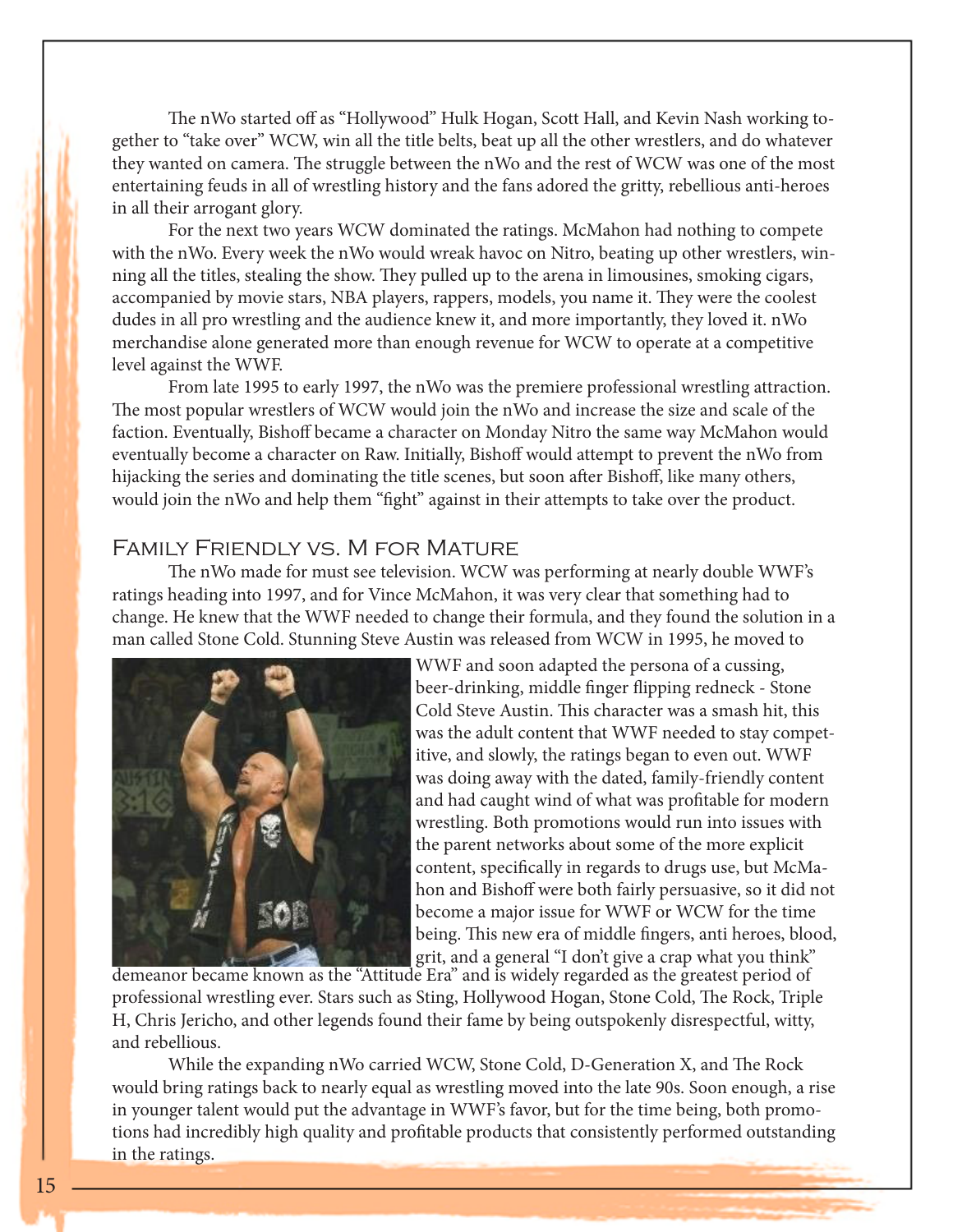#### **STING**

In mid 1996, the nWo was still massively popular, but they had all but run out of worthy opponents because pretty much everyone joined the nWo as part of the nWo's storyline. In order to stay interesting, the nWo needed a worthy adversary. Enter - Sting. Years prior, Sting was a blonde haired, colorful, face painted hero who felt like he belonged in the 80s. He was very popular, and incredibly talented, but his character felt out of place in a WCW where raunchiness and grit defined the product. So, inspired by the film "The Crow" Sting reinvented himself. He grew his hair out and dyed it black, his flamboyant face paint now mostly white with obsidian black lines, he wore a dark trenchcoat and carried around a black bat, and waged war against the nWo. This new Sting was ghostly. He was almost silent, he moved very deliberately, stalking his opponents. He had his dark bat at his side at all times and would beat down the members of the nWo with it at every opportunity. Sting became so popular that he was one of the only wrestlers in all of WCW capable of holding their own against the nWo.

Sting would force wrestlers to choose between joining with him or joining with the anarchist nWo, once he amassed a sizable faction, these two groups had incredible tag team matches that sold out arenas and beat out Raw in the ratings constantly. It would be utterly ridiculous to talk about WCW and not mention The Icon Sting, one of the only wrestlers popular enough to stand firm against the nWo in a legendary feud.

#### The Montreal Screwjob

Perhaps the most infamous incident in pro wrestling history, the Montreal Screwjob, and the changes that came because of it, are arguably the most significant happenings in the results of the Monday Night War. In 1997, WWF champion Bret Hart had decided to move to WCW, but a loyal friend to Mr. McMahon, he would finish out his contract before making the jump. It was decided that Hart would drop the title to rising star Shawn Michaels at the Survivor Series payper-view, and the following night Hart would debut on WCW. Except, Hart wasn't so hot on the idea. Hart and Michaels abhorred each other, and the thought of dropping the title to Michaels was enough for Hart to put his foot down. He insisted that he win the match against Michaels,

 and then willingly vacate the title the next night on Raw, where he would then leave for WCW.

McMahon apparently agreed to this and Hart was satisfied. However, the idea of leaving a company as champion has long been shunned in the wrestling industry. It is known that if you are leaving the promotion, you drop the title in a match fair and square; it is basic wrestling courtesy which even the most premadonna of wrestlers upheld. But Hart wouldn't budge, he insisted he win against Michaels and willingly vacate the title, effectively leaving as an



unbeaten champion. So, the night came. The match went on for some time, and Michaels put Hart into Hart's own signature submission hold, the Sharpshooter. Bret Hart did not tap out, but the referee called for the bell, and Shawn Michaels was declared champion. McMahon had called for an abrupt and illegitimate end to the match. Hart lashed out, destroying pieces of the set, spitting in McMahon's face on live TV, and spelling the letters WCW in the air angrily to signify his leaving the WWF. When confronted backstage, Hart punched McMahon in the face, hurting him badly. Hart left the WWF in shame, and moved to WCW some time later.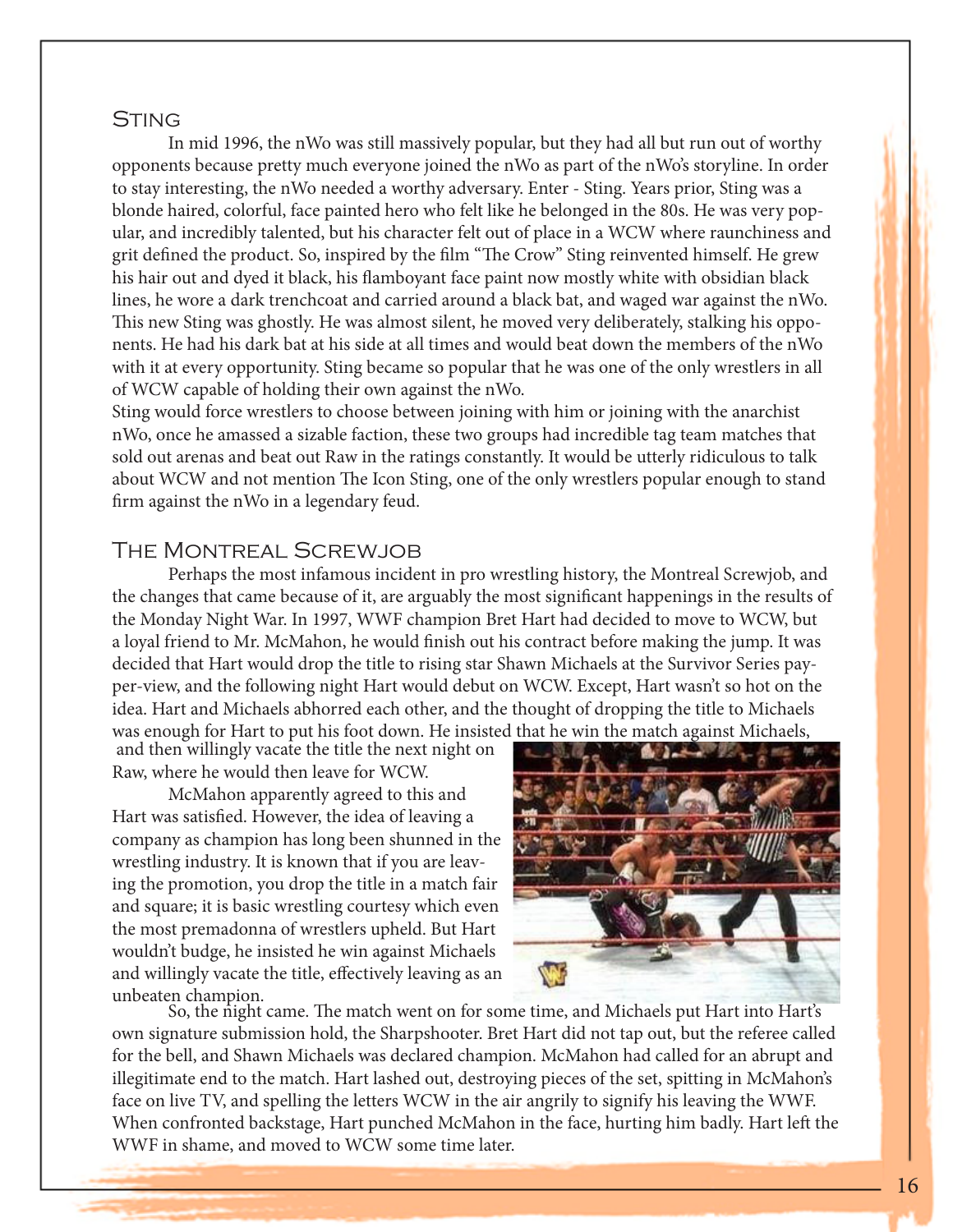There are two important takeaways from the Montreal Screwjob. The first is that WCW now had Bret Hart, a superstar wrestler, someone as talented as they were popular, and they utterly dropped the ball. WCW debuted him as a special guest referee for some reason, and when he did wrestle, he was never given a proper push to the top. The misuse of Bret Hart is often cited as a major reason why WCW fell behind in ratings in the years to come. The second major development was the creation of the character Mr. McMahon. Vince McMahon had a presence on his show as an announcer, and was a bad-tempered, intense boss who was often yelling, but those two never went together. On screen he was friendly as can be. After the Screwjob, McMahon created the character of an evil, loud, conniving Chairman of the WWF who would often wrestle his own employees and "fire" them on live shows. Mr. McMahon would evolve into one of the greatest heels in all of wrestling, and this character had a legendary feud with Stone Cold Steve Austin, another major contributing factor to WWF's ultimate victory in the war. Without the Montreal Screwjob, McMahon's ruthlessness and cutthroat nature is never exposed to the fans of wrestling, that character never comes to light, and WWF programming never sees the legendary Austin-McMahon feud.

The Screwjob changed the course of wrestling history, the formation of Mr. McMahon, and the acquisition of Bret Hart by WCW both had all the potential in the world to be massive successes, or humiliating failures. Mr. McMahon soared to the top of wrestling bad guys, and Hart's career withered into disappointing obscurity, should this event and the subsequent developments gone differently, there is no doubt that the Monday Night Wars would have progressed in a totally different fashion.

#### Women's Wrestling in the 90s

Women's wrestling was reduced to nothing but barefoot bikini matches in the 90s. Less than a decade prior, legendary singer Cyndi Lauper teamed with WWF Women's Champion Wendy Richter to massively increase the mainstream popularity of WWF and even main event pay per view events. But as the industry shifted to more mature content, the women found themselves as a mockery of a once respected and legitimate aspect of pro wrestling. WCW even retired the Women's Championship in 1998 and would often not even feature women's wrestling at all on



Nitro. In summary, the women's division of both WWF and WCW were absolutely nothing to be proud of, but based on the past success of the division, it is a safe bet that audiences are hungry for a talented and capable group of female wrestlers to rejuvenate the industry. When Madusa came to WCW as the WWF Women's Champion in 1995, she tossed the WWF Title Belt into the trash on live TV, which was one of the first insulting gestures made by WCW to WWF, and got fans very excited for the future of the women's division in WCW, but sadly nothing really ever came of it. One of the major tasks of this committee is to reinvent women's wrestling, and restore female wrestlers to their former stardom.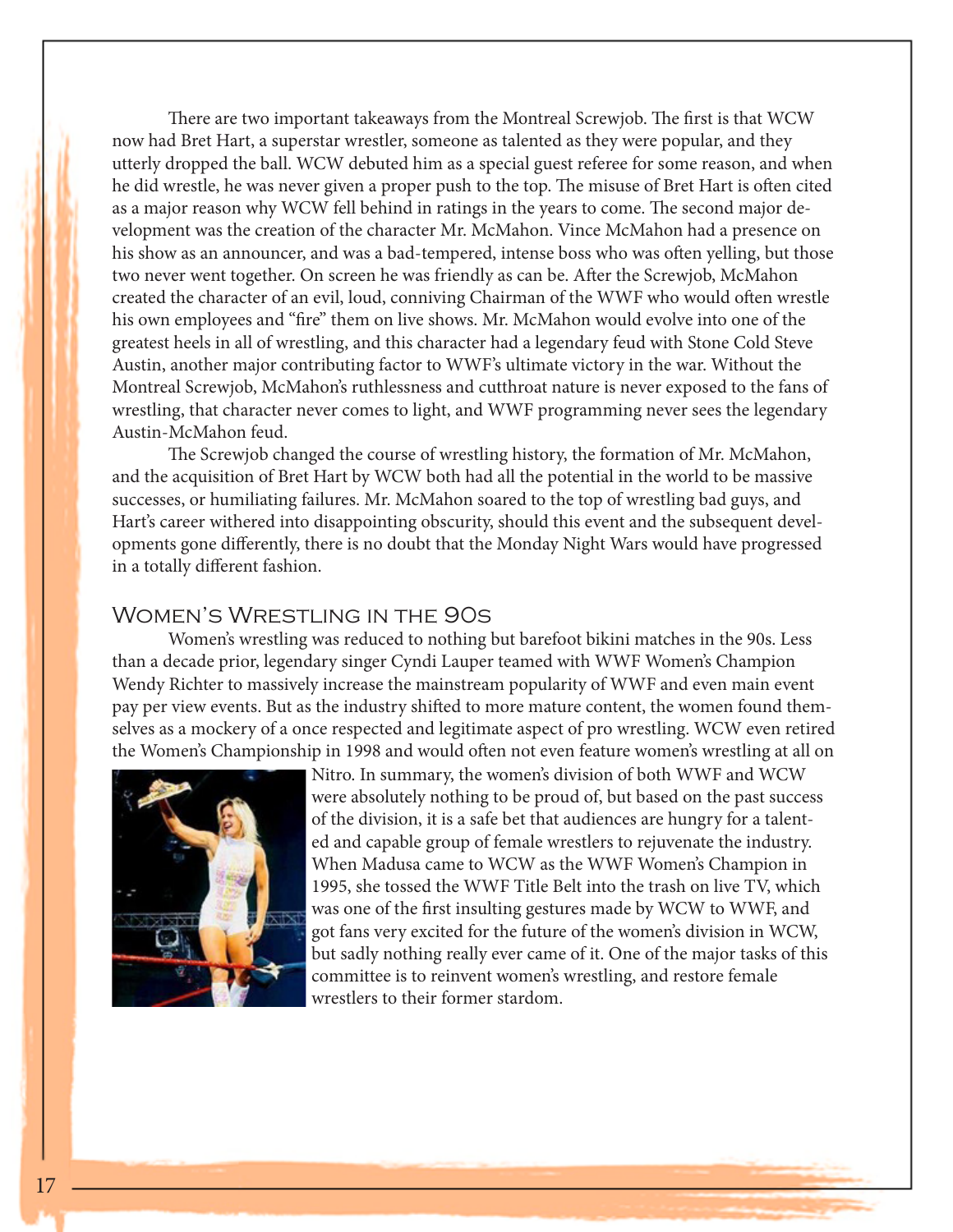#### 97-99 A Race for Ratings Gold

After the Screwjob, the war between brands became even more real. Relations between the wrestlers of each company grew bitter as it became abundantly clear that whoever lost the ratings war in the long run would likely go out of business since these were the last two major wrestling promotions in America. As the WWF began to engage in more adult content Monday Night Raw began to vastly improve as a product. Nitro was still in the lead, but the gap was shrinking. Hollywood Hogan and the nWo brought in the money for WCW, Stone Cold and McMahon brought in the money for WWF. Writer Vince Russo joined the WWF creative team and modeled Raw's stories on that of the Jerry Springer Show, a vulgar and explicit tabloid talk show that relied on shock value and crewdness to make money. WWF storylines became shocking and explicit, making for popular TV angles. While WCW's nWo, Sting, Eddie Guerrero, and Chris Jericho content maintained their supremacy in the ratings, WWF's adoption of shock based storylines made the weekly shows far more appealing for more and more viewers. WWF also emboldened younger talent, such as The Rock and Triple H, where WCW relied more on the star power of older wrestlers, a strategy that was not ideal for long term sustainability in an industry where youth is crucial to performance. Late 1997 saw Sting battling the nWo weekly on Nitro, while Stone Cold dominated Raw programming week after week.



The feud between McMahon and Austin was becoming the hottest trend in wrestling, and on April 13, 1998, after two long years, the WWF finally scored a ratings victory over WCW. Two weeks later, D-Generation X would mount an armored vehicle, drive right to Monday Nitro and wreak havoc at the show live in an unscripted, very real invasion. Raw and Nitro were airing in the same town of Hampton, Virginia, so WWF decided to allow DX to ride over to the competition in an armored truck with army gear, and just

cause a ruckus. DX was starting a party with the fans right outside of Nitro's filming, but despite their best efforts, they could not enter the building and crash the actual show. The invasion was a mockery of WCW's now lesser ratings, and DX rolling up on WCW was a genuinely funny and unique segment that boosted Raw's viewership for the week and made for a great wrestling moment.

The Austing-McMahon feud was becoming too decisively popular too fast, so WCW made a change. The nWo had a schism. Hollywood Hogan led the nWo Hollywood, while Kevin Nash led the new nWo Wolfpac faction, which splintered off from the original group. At first, it was a well-received change that fans enjoyed, but after nearly 3 years of nWo, the group was becoming too stale for the fans to bear. They needed something new. Then along came Goldberg.

Bill Goldberg was an ex-NFL linebacker who was booked as an unbeatable monster during his run in WCW. Goldberg's finisher was a vicious spear tackle that looked like it could split a man in two. Goldberg went 173-0, and the unstoppable rampage of Goldberg was a smash hit which put WCW back on top for a time. When Goldberg defeated Hollywood Hogan for the World Championship in July, 1998, 5 million people tuned in to watch the spectacle. The undefeated streak of Goldberg was enough to even the odds at the height of wrestling's popularity, and WCW was competitive as ever.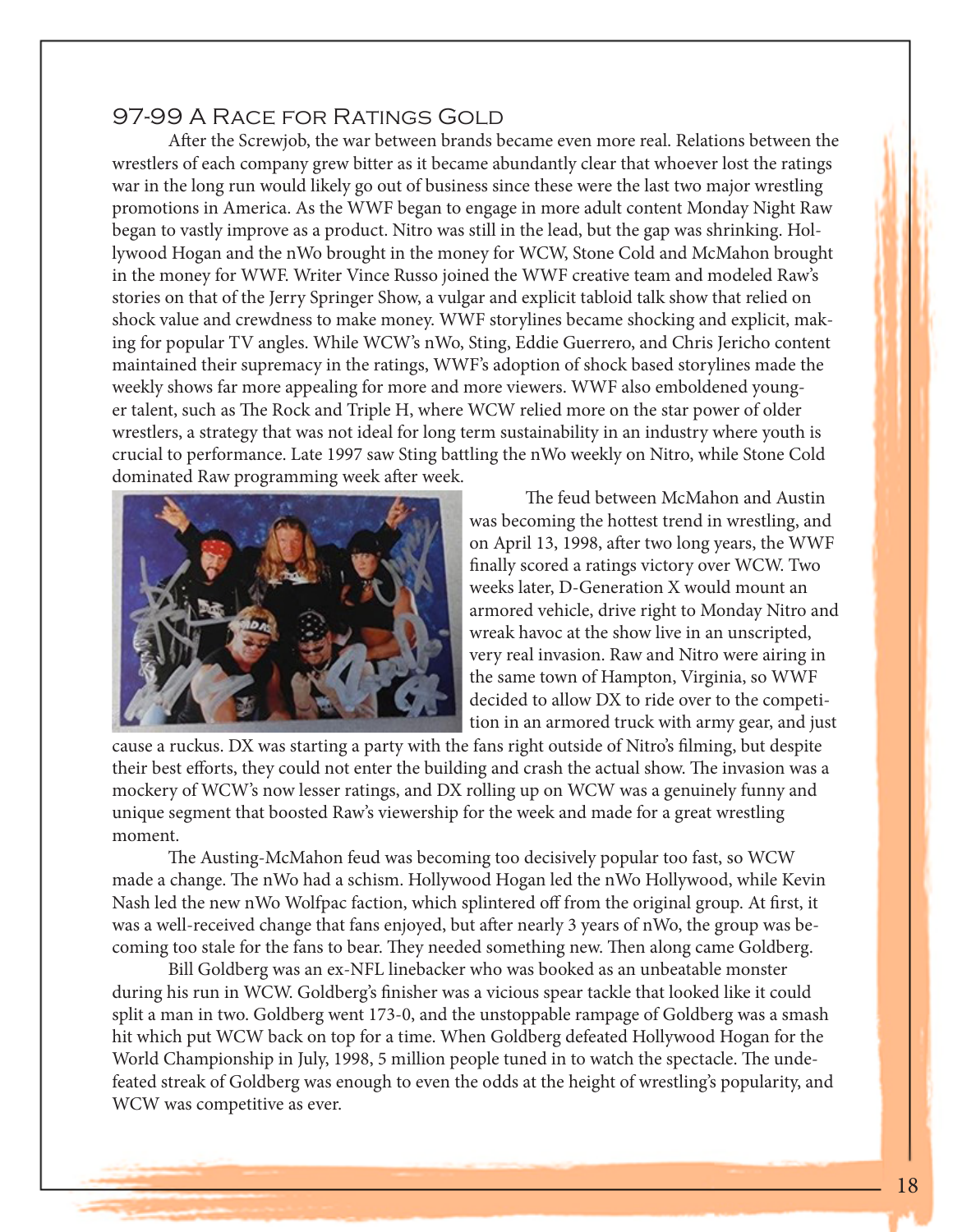In early 1999, Raw and Nitro amassed a cumulative 10 million viewers per week. Wrestling was all over popular culture. Magazines, commercials, movies, and more all featured the wrestlers of WWF and WCW. The war between the companies propelled professional wrestling to heights previously believed to be unattainable.

#### Owen Hart

pre-taped segment at the time, so viewers at home did not see the tragedy live. One of the saddest and most horrifying moments in professional wrestling was Owen Hart's death. At the pay-per-view event Over the Edge 1999 Owen Hart was to descend from the top of the arena into the ring via a cable. Sting often entered WCW rings from the tops of the arenas suspended on cables, so McMahon wanted to emulate this and make Sting's entrance seem less unique. However, Owen was not properly secured and the locking mechanisms on the cable snapped. Hart fell 78 feet to his death in front of thousands of people. WWF was airing a



Shockingly, Vince McMahon continued the show. Owen's corpse was removed from inside the ring, as the Undertaker and Stone Cold Steve Austin had a WWF title match just moments later. Videos of Austin and Undertaker's horrified reactions as they look upon the blood stained mat where their friend died can be found on YouTube to this day.

McMahon somehow seemed to escape both public backlash and legal liability for the incident, the WWF went largely unaffected by the entire tragedy. Still, Owen Hart's death remains the most tragic and terrifying moment in all of wrestling history, and is a testament to the kind of businessman McMahon can truly be.

#### The Fingerpoke of Doom

While 1999 saw the heights of the war reach unprecedented levels, the beginning of the end for WCW was near. World Champion Kevin Nash was set to face Goldberg in the main event of Nitro, but Goldberg was arrested, in kayfabe, not real life, mid show. Hollywood Hogan returned after some time off and was Nash's new opponent. Nitro viewers were very excited about this matchup as the men who formed the once great nWo were now set to face off. When the bell rang, Hogan poked Nash, Nash fell to the ground and let Hogan pin him for the win. The nWo reformed, and no one was happy. Fans, naturally, were outraged that they were cheated out of what should have been a historic match. Unsurprisingly, the credibility of WCW tanked after this, and the company continued to use similar booking tactics which would decrease viewership and attendance until its demise.

WWF was achieving higher ratings than ever, and WCW continued to insult fans' intelligence with booking matches where contestants changed last minute, and then the match ended seconds later anyway. WCW was sinking fast.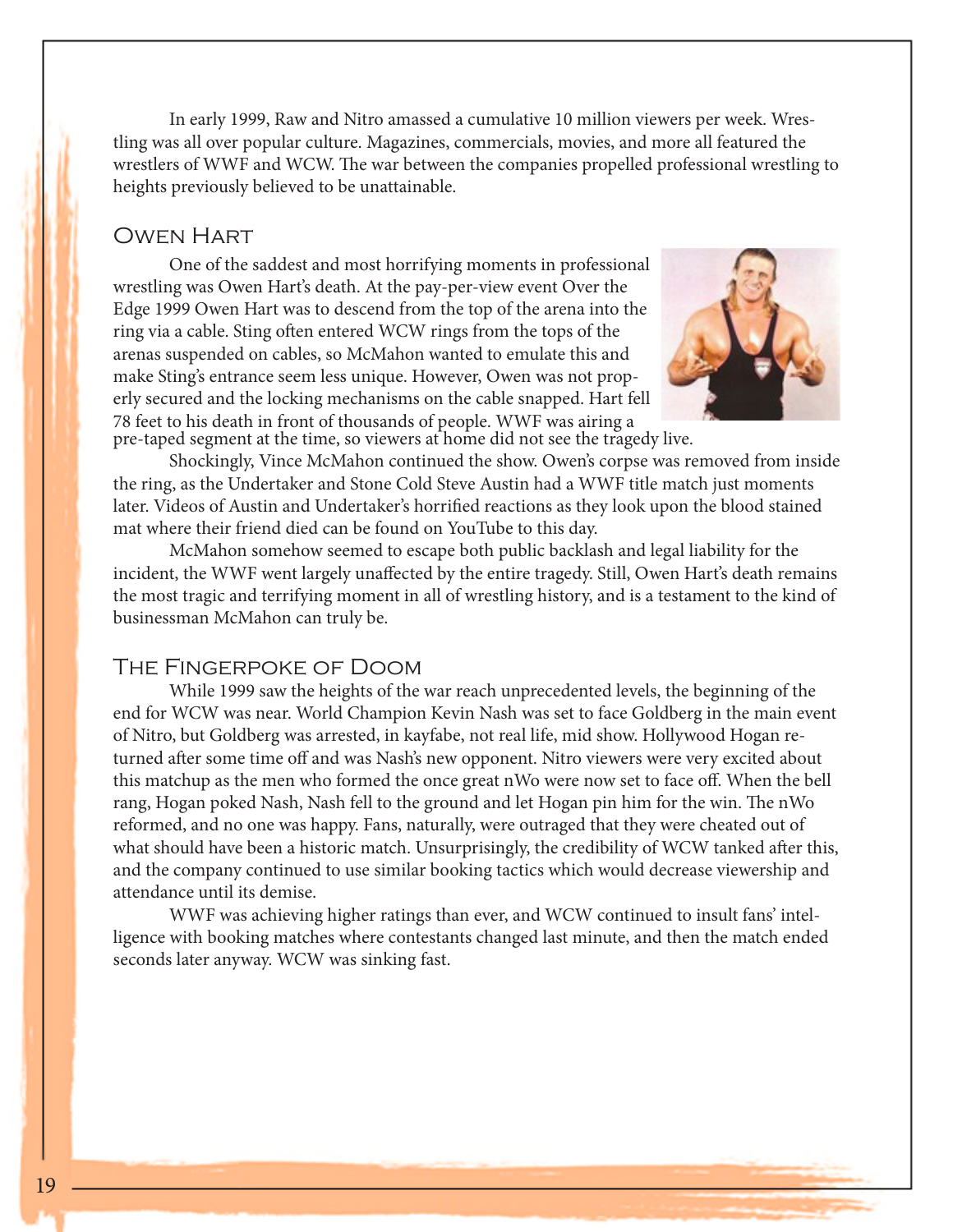# **End of an Era**

#### Poor Management, Poor Ratings, Poor WCW

Vince Russo joined WCW's creative team in late 1999 in a desperate attempt to save the company, but by then he had lost his touch with writing wrestling shows, so the addition was not noteworthy in a positive sense. Legitimate criticisms of the company was that older wrestlers such as Hogan and Flair played backstage politics to stay in the spotlight and not allow younger stars like Booker T or Chris Jericho to enter the main event picture, which is bad for the longevity of the company. WCW creative tried to turn this into an on screen rivalry between older and newer wrestlers, but the idea flopped with fans. At this point WCW was desperate. Actor David Arqutte became champion in an attempt to gain casual viewers. Vince Russo was even champion at one point. The product became more and more confused with each week, viewers began to tune out of WCW Nitro for good.

One of the final nails in WCW's coffin came at Bash at the Beach 2000, where Champion Jeff Jarrett was forced to lay down and allow Hogan to pin him for the victory under Russo's orders. Hogan was so disgusted with the decision to cheat fans out of a title match that he left WCW that very night. Russo, that same night, ordered a reversal of the outcome, making Jarrett the champion again, only to have Jarrett lose it that very night to Booker T. The pay-per-view was an utter disaster, and the fans were angry. Ratings were dismal and WCW fans had a diminishing population.

The booking had become too outlandish and stupid for even the most diehard fan to handle. Actors were winning titles, winners were changed after the matches concluded, it honestly seemed like the company was run by people who did not have a grasp on what it meant to put on a wrestling show. Nitro, which only a few years prior was absolutely dominating the world of pro wrestling, was now a poor husk of its former self.

#### Final Days of the War and Victory for McMahon

In order to secure the older wrestlers that brought WCW its initial fame, Bishoff was fairly trigger happy with Turner's checkbooks. In 2000, WCW had to pay out nearly \$62 million to fulfill contracts to those older wrestlers, bringing the company near financial ruin. Everything was going wrong for WCW, and redemption was beginning to appear impossible.

Financial devastation forced the new CEO of Turner Broadcasting, Jamie Kellner, to remove WCW programming from TNT network. With no fans, no money, and no network to air, Bishoff had no choice but to sell WCW to Vince McMahon for a mere \$3 million. A fraction of a fraction of WCW's once massive worth. The war was over. WWF had won. The final results of the war are - 154 wins for Monday Night Raw, 112 wins for Monday Nitro, and 4 ties. With the purchase and the migration of WCW talent to WWF, the most iconic era in wrestling history, came to a close. And the wrestling monolith known today as WWE was born.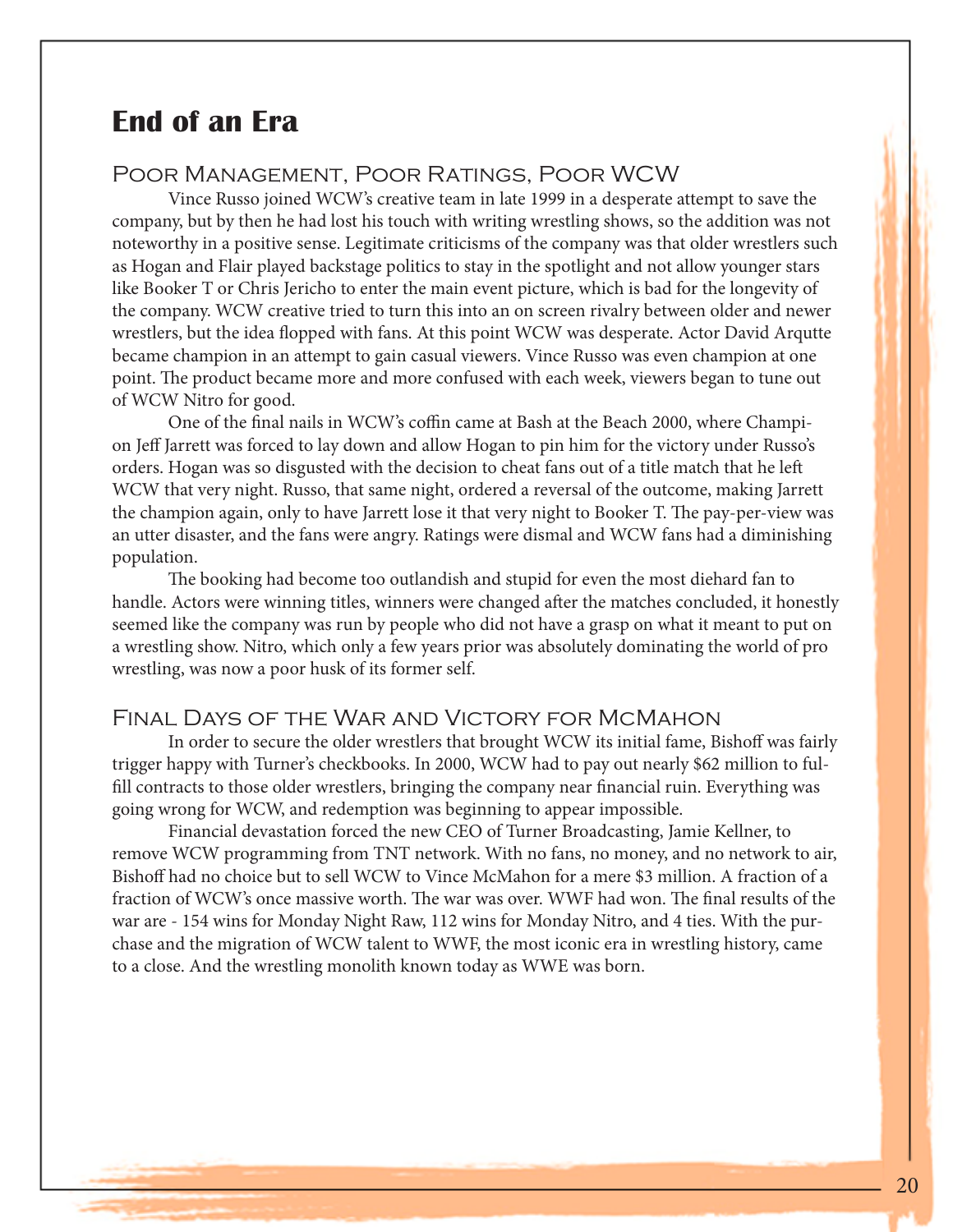# **World Championship Wrestling**

#### Going into Committee

Committee will begin on September 5,1995. One day after the premiere episode of WCW Monday Nitro. The committee will be the wrestlers, announcers, writers, and executives of WCW managing the week to week activities of the company. Professional wrestling is an industry where experience is everything, but nothing matters more than results. Veteran wrestlers often take the roles of creative writers, but individuals like Bishoff and Sting who are relatively new to the sport but know how to draw an audience are given considerable freedom as long as they are making money. The creation of characters, factions, storylines, crowning of champions, signing of new talent, and expansion of the product are entirely in the hands of the body. The formation of payper-view events, long term storylines, and major expansions to the product are expected to be addressed in directives.

Delegates will have to balance creating a functional touring live TV show with advertising the product, forming popular and financially lucrative partnerships, and sabotaging WWF all at once.

Additionally, as part of the agreement to host a traveling live show, Ted Turner expects a MINIMUM of 4 Live Pay Per View Events Per Year which he is confident will be extremely profitable due to the incredible array of talented individuals assembled here trusted to run this company. It should also be noted that since Ted Turner owns this network and this company, you all are at his behest and must accommodate any changes he asks of you in regards to the content of the product. So please do your best not to sour this relationship as it could be the difference between a multi million dollar expansion or a trip to the unemployment line.

#### Reacting to the WWF

Vince McMahon and the WWF are the enemy. The body will consistently be updated with the ratings and happenings of Monday Night Raw so that all delegates are well aware of what the competition is up to. It is important to note that WWF will sometimes pre-tape their Monday Night Raw shows instead of airing them live from an arena to save money. This means that attempts to uncover the tapes and spoil Raw results are not only very possible, but highly encouraged. Sabotage is one of the most important aspects of the Monday Night Wars. Spoiling results, stealing successful wrestlers / writers, purposefully installing bad wrestlers / writers, and buying ad space on the competition's network are all strategies that Vince McMahon will most certainly be using to kill WCW. Delegates should be ready to do anything and everything to beat out WWF in the ratings, because rest assured, Vince McMahon has crafty sabotage plans for all of you in his quest to become the world's sole wrestling empire.

#### Ratings Ratings Ratings

Ultimately, the goal of this committee is to make the most money, and create the best entertainment product. As in real life, these two promotions are beholden to the fans in our committee. Delegates will know at all times what the ratings standings are, and will be updated regularly as to what the fans are feeling and thinking in regards to all decisions made by the body. As fun as it may be to pursue a personal agenda and craft a fun arc for yourself, it will all be for naught if WCW gets acquired by WWF and you all lose your jobs. Every decision must be made to PLEASE THE FANS. If they aren't happy, they won't watch, then it's goodbye to WCW.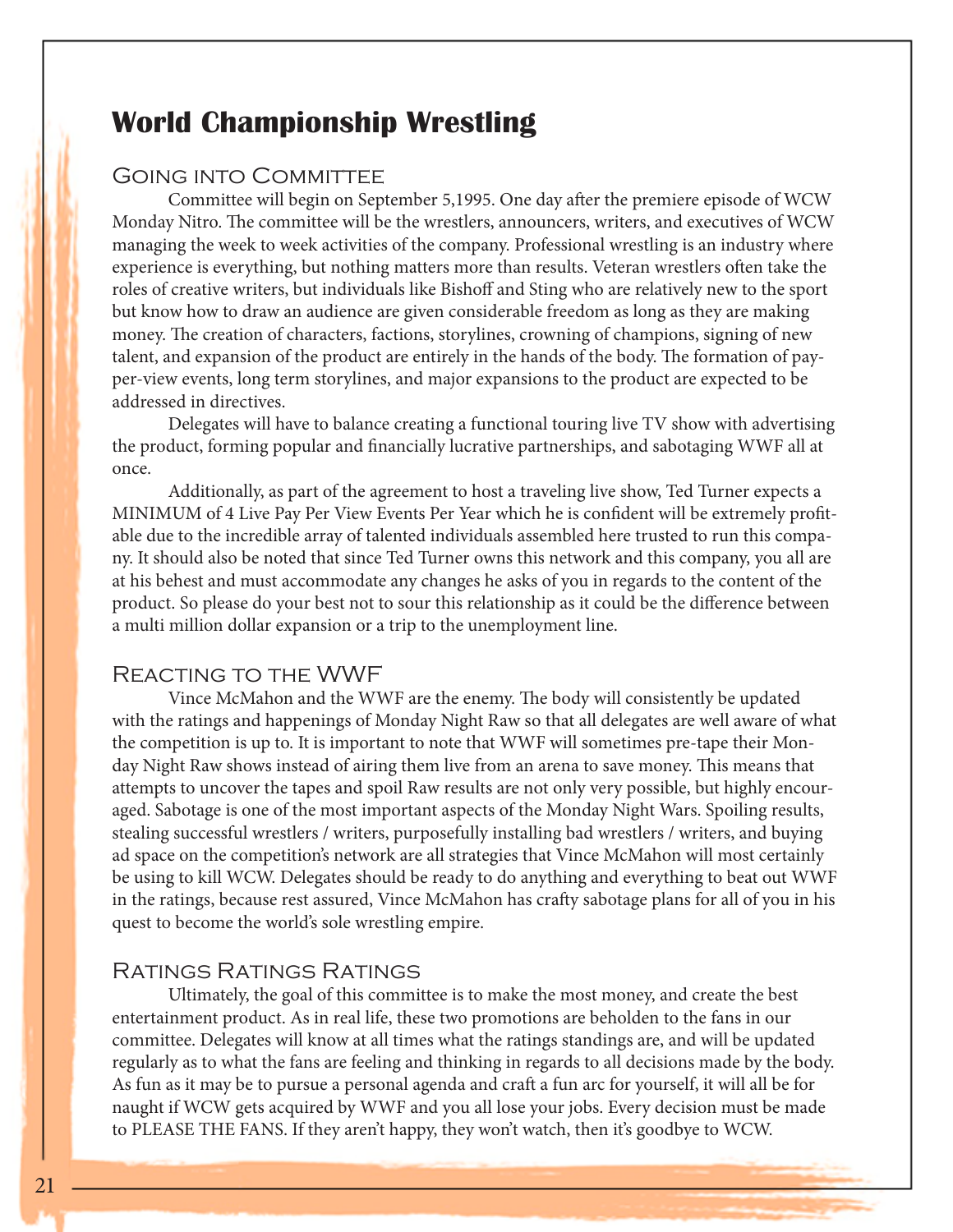# **Questions To Consider!**

- 1. How can wrestling incorporate other forms of media? Recall that while promoting the first WrestleMania, Vince McMahon partnered with MTV to form the Rock and Wrestling Connection, a massively successful ad campaign which bridged professional wrestling and the music industry. How can WCW incorporate other forms of media - film, music, television, radio, books, and others to expand the influence and popularity of the product? These are exactly the type of questions McMahon and his team will be trying to answer, and I have a feeling they've got some interesting ideas in store.
- 2. What kind of wrestling product are you trying to deliver? The 1980s were rife with wrestlers who created cartoonish characters that appealed to children. The 90s found more success with appealing to young adults, but both approaches can, and have, proven incredibly profitable. What should WCW's approach to prime-time television be, family friendly or M for Mature? Be careful to consider the opinions of executives at TBS, if you push the product too far, or play it too safe, they may cut funding or even screen time as a result. Seek a balance between family friendly content and over-the-top violence. Or don't. The ratings will let you know what works best!
- 3. Who should be the face of WCW? The early years of WCW saw aging ex-WWF stars dominate the championship picture. Using established stars to get the company off the ground was an excellent move, but a lack of rising talent hurt WCW's plans for long-term relevance, and ultimately contributed to its downfall. Ask yourselves, who should be the faces of our company, not just to increase ratings now, but to secure ratings in the long run?
- 4. How will WCW stand out from WWF? Wrestling is an industry that lends itself to copy-cat business strategies and the Monday Night Wars were no exception. As soon as WCW began trying adult, "realistic" content, WWF followed suit and found massive success in doing so. Characters like The Undertaker were emulated in the re-birth of Sting. You must consider what characters, wrestling styles, PPVs, and segments you wish to emphasize in order to differentiate Monday Nitro from Monday Night Raw. With a more established name and legacy, it's safe to assume that WWF has more room for error in trying new things, and less to lose by copying WCW. Create a unique identity or McMahon will steal yours, market it better, and win out the ratings war of attrition.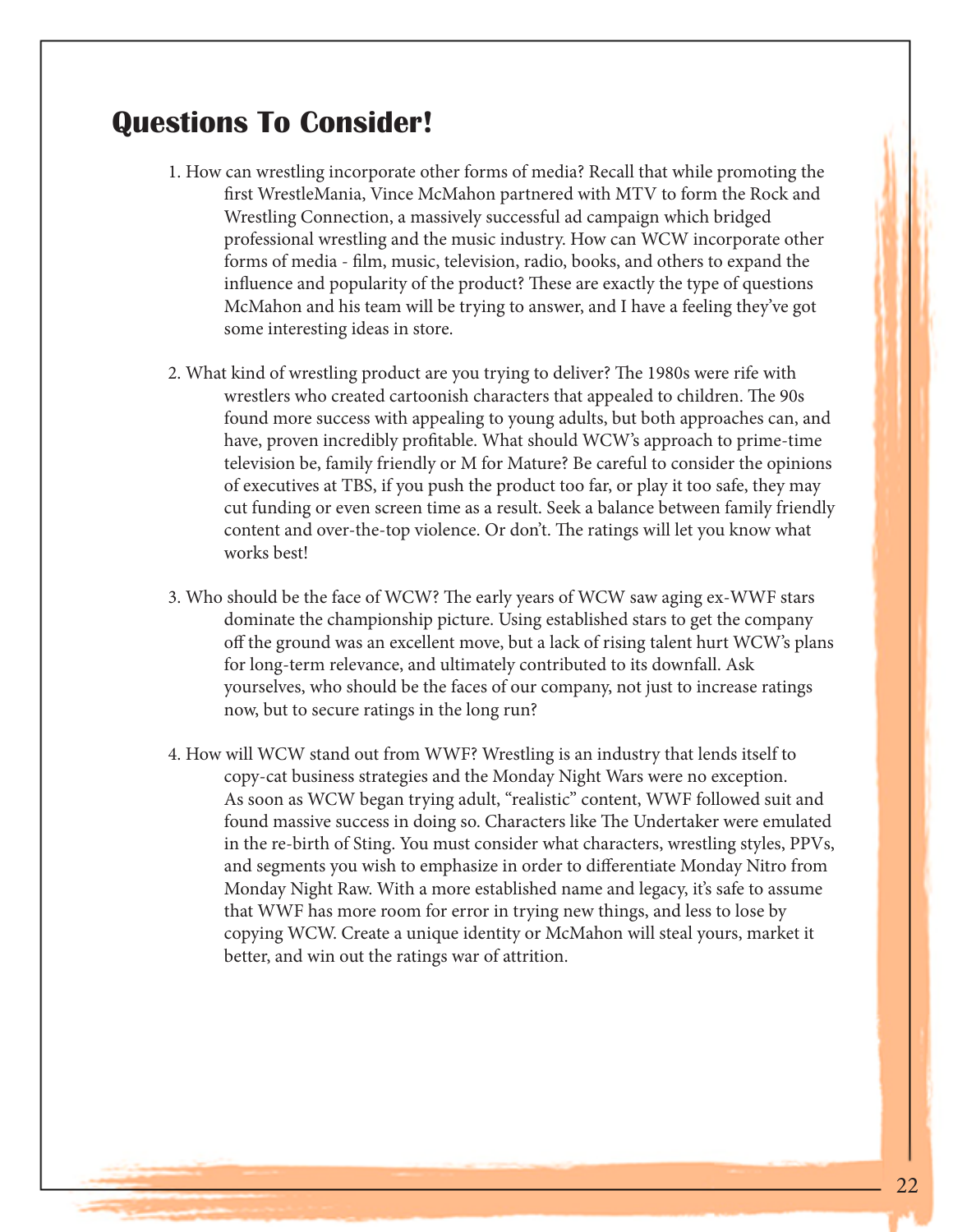# **Positions**

DISCLAIMER: Not all of the individuals listed were actually signed to WCW in the year 1995. For the purpose of having the most influential and interesting people in-room, it will be assumed that the individual is part of WCW at the time. For instance Chris Jericho does not join WCW until 1996, but we will operate as if he has been in the company with his given role in 1995. Additionally the wrestlers that did work for WCW in 1995 will have the character they used at that time. For example Hulk Hogan had not turned heel yet, and Sting did not debut his Crow inspired character at this point in history.

#### Hulk Hogan, WCW Championship Booker and Wrestler

The WCW Champion at the time committee begins, Hulk Hogan was the most popular wrestler in WCW in late 1995. A veteran of the industry and creative genius, Hogan is responsible for the storylines, wrestling feuds, and victors of the WCW World Championship. Hogan has the final say as to which wrestlers compete for the title, what the plotline should be, and who ultimately wins the championship and when. Hogan must use his wrestling insight to make sure each new champion is popular and well-received enough to sell tickets, while simultaneously ensuring that his booking is not stale and leaving audiences feeling as though the product is too predictable. Hogan of course is a wrestler as well, and can/should be wrestling often. He can choose to be in the championship scene, or work with other talents who are not in the title scene based on what he feels is best for business.

#### Bobby "The Brain" Heenan, Commentator / Manager

Bobby Heenan is one of the most iconic commentators in wrestling history. His commentary over wrestling matches in WWF and WCW greatly heightened the wrestling experience for viewers at home. As a veteran of the industry, Heenan works closely with Bishoff to select potential stars to join WCW. Heenan is also responsible for selecting additional commentators to work alongside him to give play-by-play of each match, as well as have entertaining dialogue to keep viewers engaged. Heenan should always have two additional commentators by his side at the announcer's table, he may reach out to anyone, anywhere to assist him, but they must be entertaining otherwise they will be rejected by the fans at home.

#### Madusa, WCW Women's Championship Booker and WRESTLER

Formerly known as Alundra Blayze in WWF, Madusa is an incredibly gifted in ring performer and seasoned wrestler. Madusa is responsible for the booking of Women's Championship matches, storylines, and winners of the title. Women's wrestling in 1995, and especially in WCW, is nothing spectacular. Madusa must work closely with Bishoff, Heenan, and others to sign more women into the company to improve the quality of the women's division. Madusa has full control over the prestige of the Women's title and should be using this position to strengthen the popularity of women's wrestling and improve the quality of WCW's product. As an impressive performer, Madusa should also be wrestling frequently to give excellent matches to the fans and establish that the WCW Women's Division is no joke. The future of women's wrestling lies almost entirely in her hands and she must use the status of the WCW Women's title to embolden the division as best she can.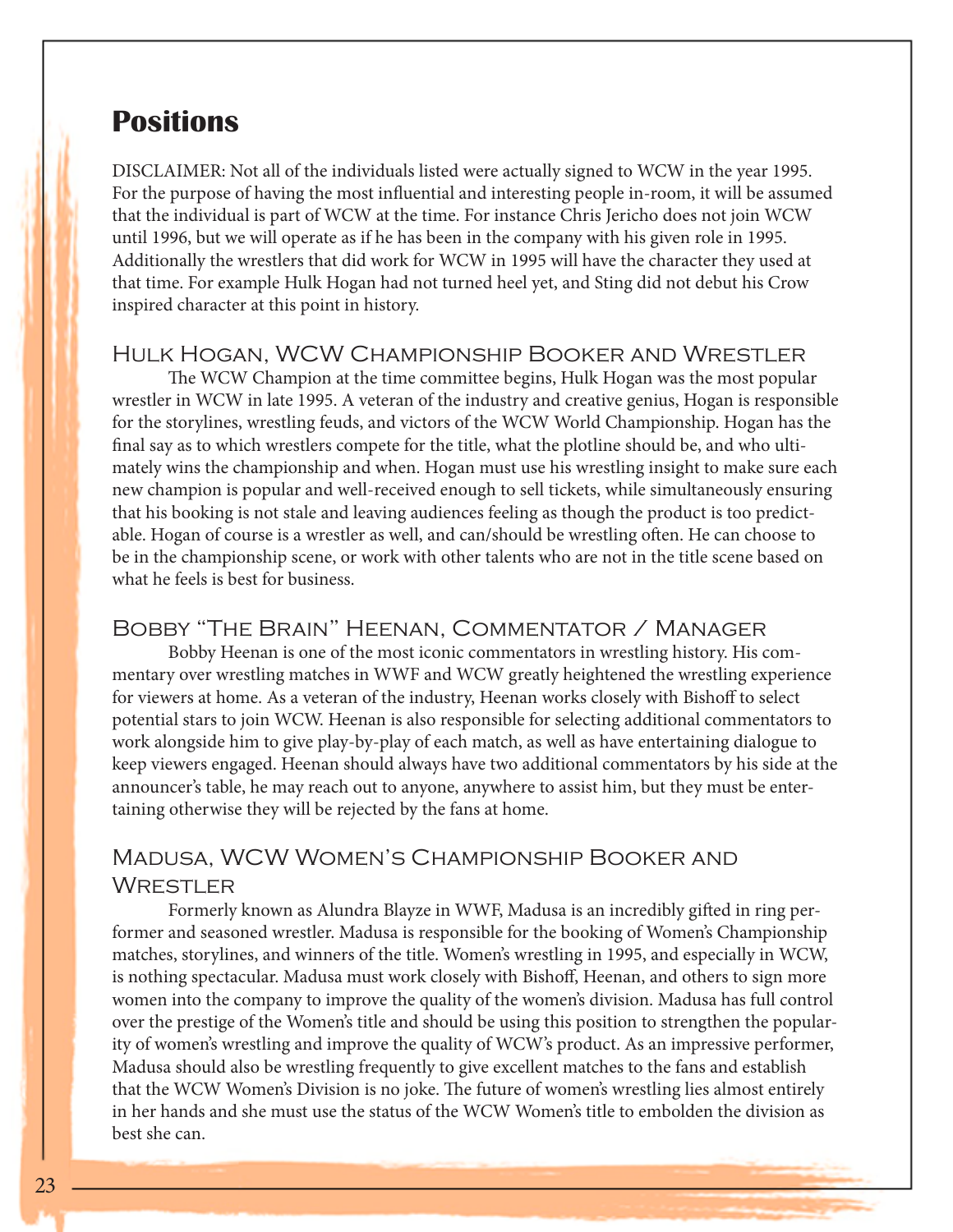#### Ric Flair, Main Event Booker and Wrestler

The dirtiest player in the game, Nature Boy Ric Flair is arguably the most influential wrestling personality in the history of the industry. A multi-time world champion for every noteworthy territory and promotion in America, Flair's skills, both in the ring and as a booker, are unparalleled. Flair is charged with booking the main event, the matches just prior to WCW World Championship matches. His job is to create the wrestlers who will go on to win the WCW World Championship in their near future. He must decide which wrestlers are skilled and popular enough to enter the world title scene, create compelling storylines that bolster their popularity, showcase them on weekly shows and pay-per-view events, and then pass them on to Hulk Hogan to be booked for the World Title. As an iconic wrestler, Flair should be wrestling and interacting with the crowd frequently, as he alone is enough to draw money in. Flair should personally wrestle with those he feels worthy of winning the title, because wrestling Ric Flair is a sign of true greatness to come. Maintaining the reputation of himself and the soon-to-be superstars of the main event should be his top priority. Not just anyone can beat Ric Flair, but Flair should not be afraid to lose to someone he honestly feels is ready to hold the World Championship.

#### Chris Jericho, Cruiserweight Championship Booker and **WRESTLER**

WCW's cruiserweight division was the birthplace of many soon-to-be superstars. The cruiserweight championship matches occurred in the middle of the show and was a title of less value and merit than the World Title, but a title nonetheless. Jericho's job is to create the stories, feuds, and champions of the midcard. The midcard is for skilled wrestlers who are relatively popular, and the Cruiserweight Championship is a test run for wrestlers that may be skilled enough to compete in the main event. Jericho should be crowning champions that he expects will grow and go on to face Flair and Hogan in the highlight matches of WCW events. As a cruiserweight himself, Jericho should hold this title from time to time to maintain its merit and prestige as a WCW

attraction.

#### Dusty Rhodes, Head Creative Writer

The American Dream Dusty Rhodes has more charisma than any other in the business of wrestling. While his days as a wrestler are not entirely over, his talents are mostly reserved for creating compelling storylines and segments for the younger wrestlers. Dusty is charged with creating segments that fill the breaks between wrestling matches. Backstage scenes in which the wrestlers interact with each other on camera. Sometimes they get into an argument and fight, sometimes they prank each other, sometimes they break into each other's homes and threaten each other at gunpoint (google it). Essentially, Rhodes must create entertaining segments so fans can stay engaged with the show in between matches. He must use his knowledge of the business to strike a balance between family-friendly and violent content to strike that perfect middle ground and create entertainment that belongs on a wrestling show, but isn't actual wrestling. The segments are anywhere from 30 seconds to 9 minutes long and happen several times in one weekly show or pay-per-view event. Dusty has total creative control so should he opt for Shakespearian theatre set pieces or backstage rap battles it's all good because this is pro-wrestling and anything goes.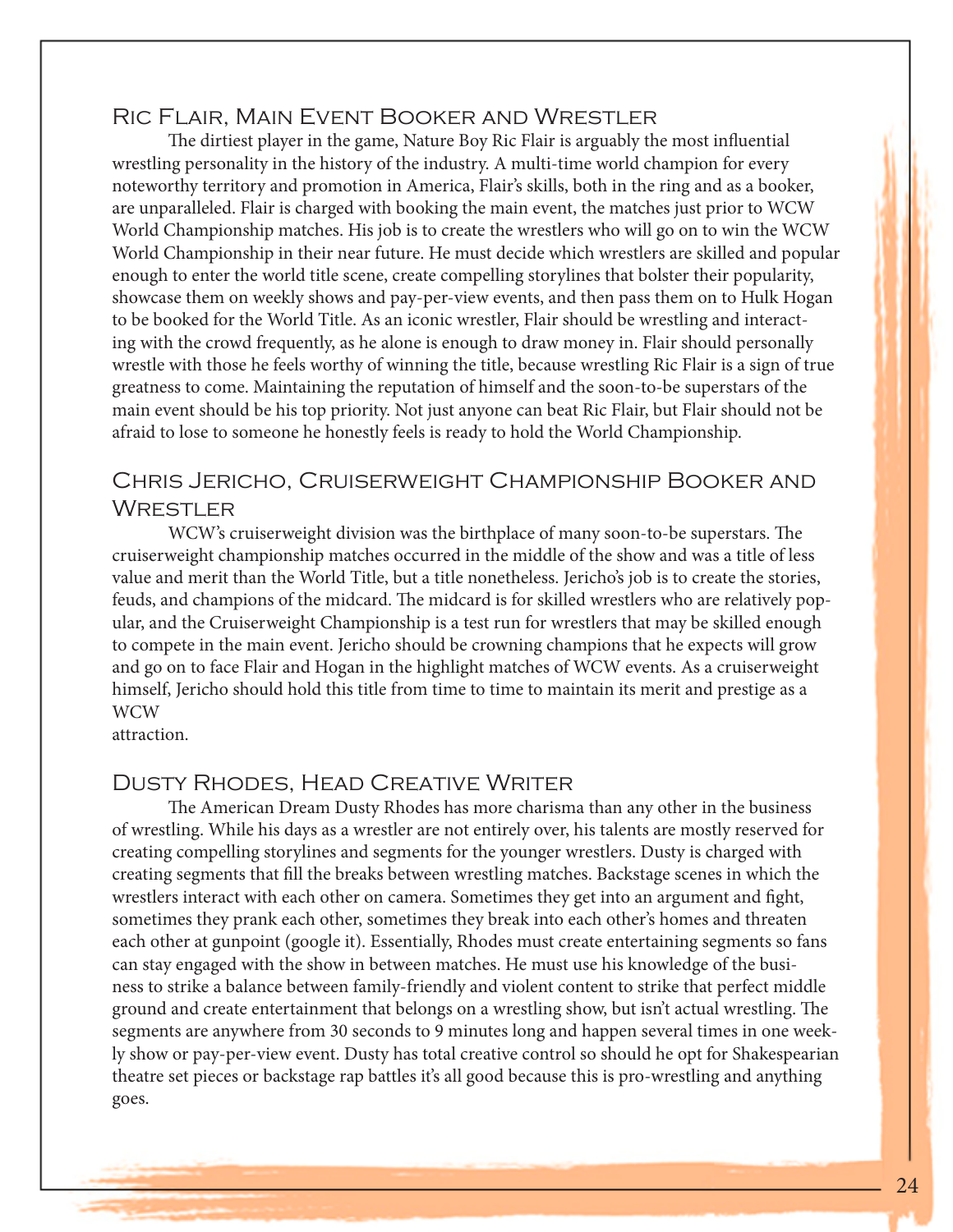#### Booker T, Tag Team Championship Booker and Wrestler

One of the first black world champions of modern wrestling, Booker T got his start as the charismatic half of a promising new tag team called Harlem Heat. Incredibly gifted as an athlete and as a talker, Booker T quickly established himself as a reliable tag worker with potential to move up the ladder down the line, but for the time being he is the trusted booker of the tag team division. His role is to decide which teams of WCW compete for the title belts, which team wins, and what his role is in the division. A skilled storyteller, he is trusted with creating captivating storylines to bolster the reputation of the often underrated WCW Tag Team division.

#### Sting, United States Championship Booker and Wrestler

Before he was The Icon, Sting was a blonde, buzz cut sporting boy scout. An ex-world champion and world class athlete, his less than topical persona meant that Sting found himself as a midcard champion at best. Sting is responsible for the booking regarding the U.S Title, a midcard title in WCW alongside all the accompanying storylines. Since there is a second midcard title, the Cruiserweight Championship, Sting mahy want to speak to Chris Jericho, the Cruiserweight booker about unifying these two to bolster the status of the midcard and reduce the clutter of all the champions on one weekly 2 hour show so the audience isn't overwhelmed. Of course, Sting is also a talented wrestler so he himself may compete each week to further his own career and increase the popularity of WCW.

#### The Giant, Mid Card Booker and Wrestler

The Giant is the world's largest athlete and a promising young star. Already he has cemented himself as a mid card talent with the potential to go far beyond. As it stands though, he draws up the storylines and matches for the middle of the shows. He will pick and choose which wrestlers move on to compete for the Cruiserweight and U.S Championships, as well as work very closely with Bishoff, Rhodes, and Malenko to form storylines that keep the middle of each episode of Nitro from being a snooze. The Giant is encouraged to wrestle as often as he can, because a man of his size performing in the ring is always a highlight for fans.

#### Eddie Guerrero, Under-Card Booker and Wrestler

The Guerrero family never fails to produce incredible athletes, and Eddie is no exception. His skills as a high flyer are unmatched, but his persona leaves much to be desired. Bishoff and Rhodes rightly feel that Eddie needs time to develop a character and a personality, but recognize his insight for the physicality of the sport. So, Eddie rules the undercard, the initial matches of the show, the introductory matches that grab the gans' attention and gets them hyped for 2 hours of Nitro. These matches and storylines are totally under his control, Guerrero would be wise to use this freedom to improve his persona and formulate a unique identity and gimmick for himself so he can become a more popular performer.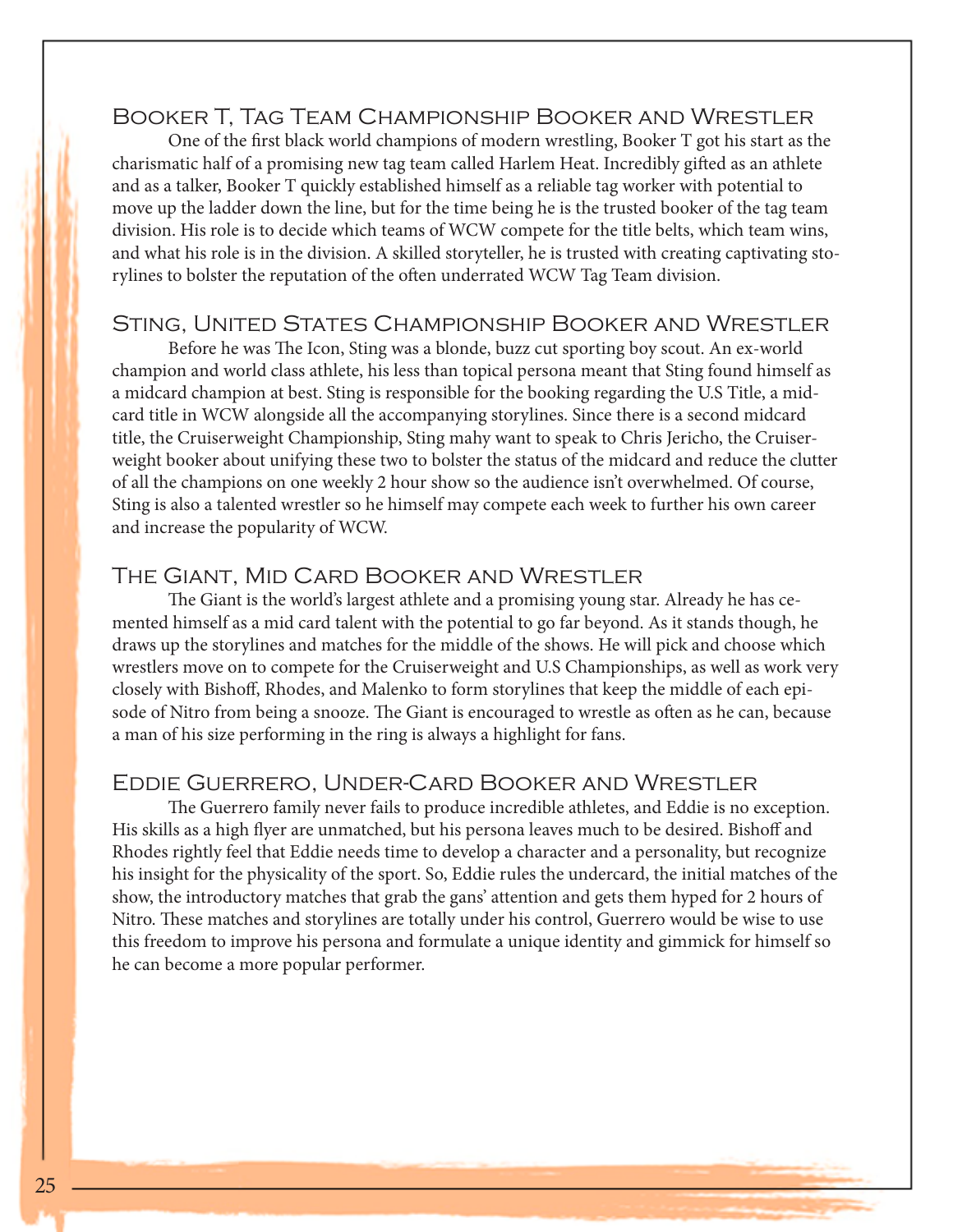#### Diamond Dallas Page, Wrestler / Yoga Instructor

Where other wrestlers try to strike up deals with major companies, DDP must forge his own. Aside from being a wrestler who can perform on the card wherever he wants, DDP has a yoga VHS series he promotes. WCW has allowed DDP to pursue this side gig as long as they get a cut of the profits, so DDP will be a full time wrestler, as well as dive into the realm of yoga and do whatever he can to become the hottest yoga sensation in America. DDP is responsible for doing talk shows, advertisements, whatever it takes to make DDP Yoga a must-have at home fitness program. How exactly DDP will balance yoga superstardom with the quest for the world championship is entirely up to him, but the WCW viewers are no doubt dying to see how it all works out.

#### Goldberg, Undefeated Wrestler

Goldberg is booked as an undefeated, unstoppable monster, and his job is to make sure he stays that way. As an ex-NFL player, one of Goldberg's tasks is to use his connections into the world of sports to create as many WCW partnerships with sports companies as he can. He is also responsible for ensuring that as a wrestler, he provides an entertaining break from Hulk Hogan, the nWo, Sting, and other WCW staples so the product does not get stale. He will go from competing in the main event, to the tag division, to the mid card, anywhere he feels he will be best used to improve ratings, he is one of very few wrestlers capable of going up and down the card as he pleases. As an unhinged maniac, Goldberg should also not shy away from causing trouble outside the walls of WCW arenas. Fans tend to like it when wrestling gets real, and Goldberg can rest assured that the full firepower of the Turner Legal Team has his back, assuming he doesn't do anything too outlandish, or as long as it draws money.

#### "Mean" Gene Okerlund, Backstage Interviewer

Often hailed as the best interviewer in the history of pro wrestling, Mean Gene is a master at improving the popularity and intrigue of wrestlers with outstanding backstage segments. Mean Gene is in charge of numerous backstage segments each week in which he has some alone time to interview or host any wrestler he chooses, however he sees fit. Mean Gene has total control of these segments so he can take any approach he likes, but he will be hosting wrestlers and special guests on his backstage show. He can invite anyone he likes, they don't have to be WCW talent, but one of his primary jobs is to host WCW talent and help them become popular and advance their storylines. Okerlund has a reputation of producing some of the most entertaining segments of the show with his sharp wit and professional demeanor, his presence alone brings a sense of class and groundedness to an otherwise animated and high-energy product.

#### Miss Elizabeth, Manager of Macho Man Randy Savage

The first lady of professional wrestling, Miss Elizabeth manages legendary wrestler Macho Man Randy Savage. Her job is to help Macho Man be as successful as possible in WCW, and use her real life relationship with her ex-husband to craft dramatic and scandalous storylines with the Macho Man. As a manager, she is also responsible for going out and making public appearances outside of WCW to increase the popularity of the company and promote the brand. Miss Elizabeth has on occasion, expanded her role to that of commentary, but it is not something she has yet decided to fully pursue as part of her career. Elizabeth has full say over which storylines and championships the Macho Man will pursue, and her experience in the industry makes her a valuable asset to training future managers for the company.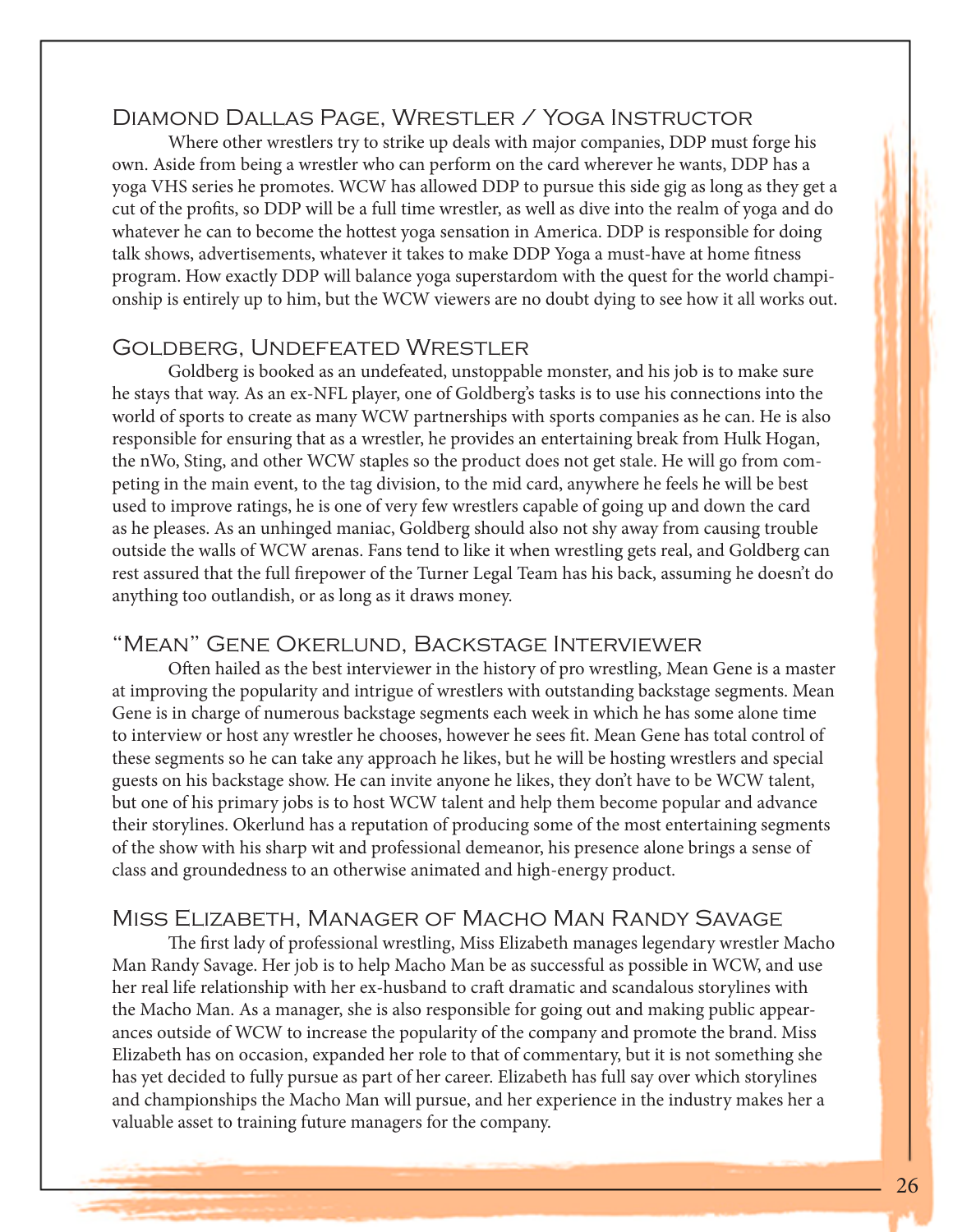#### Scott Steiner, Mid Card Tag Team Booker and Tag Team **WRESTLER**

Big Poppa Pump has the biggest guns in professional wrestling, and alongside his brother formed one of the most fierce tag teams in WCW history. Steiner is responsible for creating the storylines of the tag teams that will move on to be tag champions, as well as recruiting new tag teams to come into WCW and improve the division. He is the Cerberus at the gates of WCW tag team elites, and his judgement is trusted to decide which teams are qualified to compete for the title. As a skilled athlete, Steiner does wrestle regularly both as a singles competitor and alongside his brother in the tag division.

#### Jimmy Hart, Manager of the Dungeon of Doom

The Dungeon of Doom is a faction of gimmick horror characters in WCW that posed as a villainous tag team hopeful to feud against the nWo. The Shark, Kamala, Big Van Vader, and the Zodiac are the current members, and as it stands, they are not so hot. But the potential is there, and Hart's job is to ensure their success. He creates storylines for the faction, books their matches, increases their popularity, and does what he can to make the general public aware of, and very afraid of the Dungeon of Doom. This promising heel faction is entirely in the hands of Jimmy Hart, and Bishoff is very excited to see what the iconic manager can do with this crew.

#### Kimberly Page, Women's Tag Team Booker and spouse of Diamond Dallas Page

As previously mentioned, WCW's female division is nothing to write home about. So, Page's job is essentially to build a women's tag team division from the ground up. Recruit female tag teams, make the fans love it, and conjure up jaw-dropping matches that will make WWF and WCW fans unite to fall in love with women's wrestling all over again. As the spouse of Diamond Dallas Page, it puts her in an interesting position to possibly try scandalous storylines with her husband that blur the lines between kayfabe and reality in an attempt to grab attention easily, but that is entirely up to her and her husband to decide.

#### Arn Anderson, Creative Director and Trainer

An original Horseman and one of the greatest talkers in the business, Anderson is responsible for taking the new talent that Dean Malenko finds, and teaching them to craft a wrestling identity for themselves, and learning how to work the mic in the world of WCW. Anderson creates programs for the rookies. HE creates their characters, their gimmicks, their initial stories. He may even want to consider creating a house show, or dark matches (matches that occur before Monday Nitro goes live) to train these wrestlers and see what they got. Anderson will be working very closely with Malenko to ensure the future of the company, as well as very closely with Dusty Rhodes to create the storylines and feuds that keep WCW entertaining.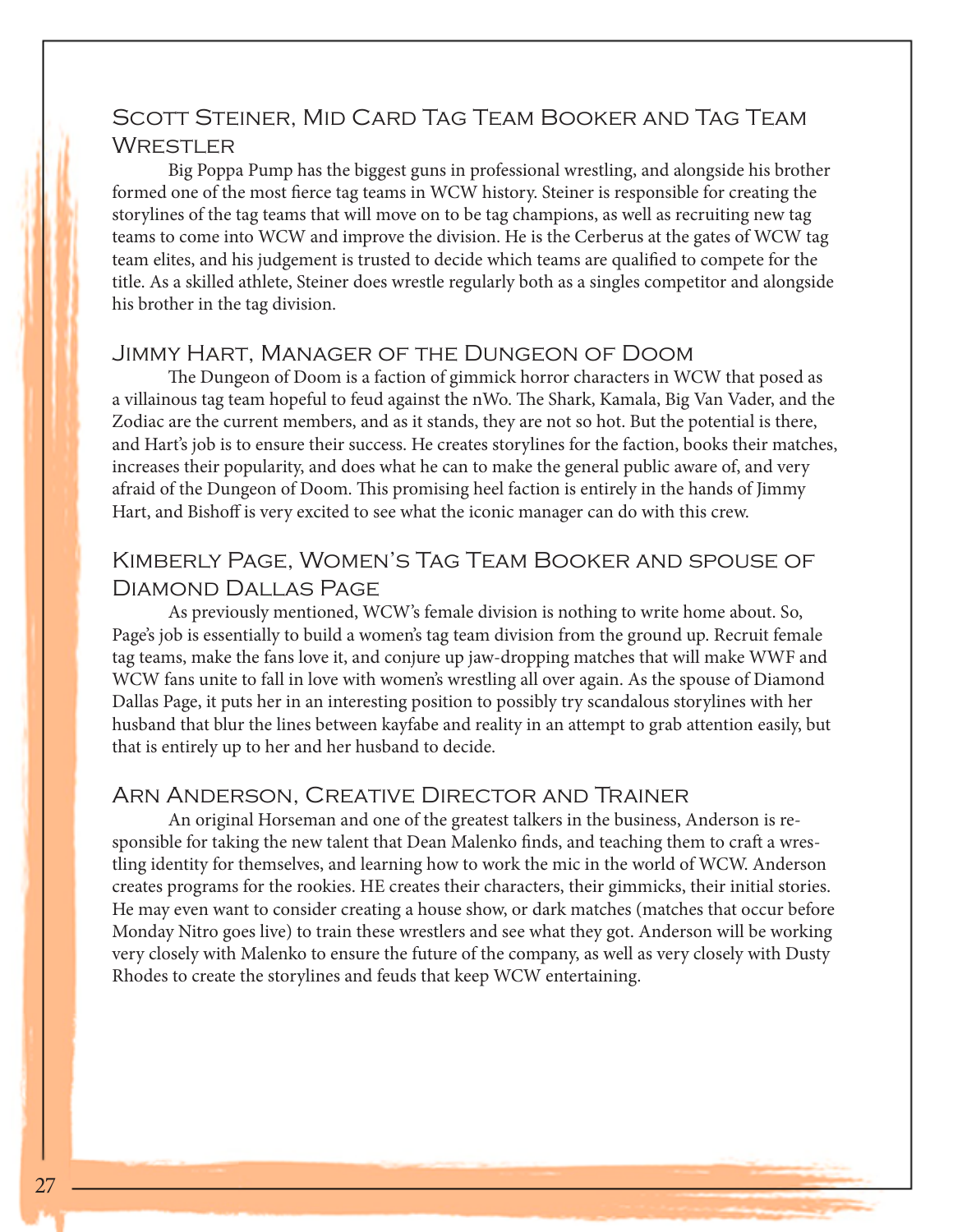#### Dean Malenko, Trainer and Wrestler

As one of the most physically talented individuals in the company, Malenko is responsible for finding prospective wrestlers, training them to be outstanding in the realm of wrestling, and then sending them up to WCW to become a star. Malenko's job is to visit Japan, Mexico, Europe, all the wrestling hotspots of the world and acquire wrestling prodigies before Vince McMahon can get to them and take them for himself. His primary goal is to ensure the future of wrestling talent in WCW. Of course, being as talented as he is, Malenko has a spot on the WCW roster and can freely pursue a career as a performer alongside his training duties.

BEWARE REVISIONIST HISTORY! Vince McMahon is an egomaniac and the Monday Night Wars is one of very few times in his entire life that he was not king of the world of wrestling. As such, many details of the history of WWE and the Monday Night Wars have been stretched or totally fabricated to appeal to McMahon's ego. Attendance and sales numbers of many WWF events are often wildly inaccurate. Sting and the nWo were far more popular than DX and Triple H ever were. Vince McMahon absolutely did legitimately screw over Bret Hart. If during your research you use a WWE-made documentary or WWE article, please make sure to double check because you could be falling for fake news. Revisionist history is one of the many charms of the insane world of professional wrestling and it would be a shame if some of your research is misguided and not applicable for committee because of Vince McMahon's unyielding narcissism.

#### MR. T- REFEREE

Mr. T has long been an established name in pop culture, from his previous wrestling experience in the WWF, to his character B.A. in the hit show 'The A-Team'. He is beloved for his catchphrase 'I pity the fool' and his tough-guy persona. As far was WCW experience, Mr. T has both participated as a tag-team partner and referee for some of WCW's biggest matches. Mr. T is looking for interesting matches to referee, and with his experience as an actor, is more than willing to wrestle in some of these matches and put on a good show for the audience

#### Mark Madden- Commentator

Madden worked primarily as a wrestling writer, and was a large reason why WCW's previous president, and therefore why Eric Bischoff is president today. Madden served many roles in the Monday Night Wars, mostly hidden away from sight. He was mainly a color commentator, and also became friends with Ric Flair, his childhood idol. He was frequently a commentator, though was occasionally brought into the ring as a heel. Madden, in general, seeks to have a good working relationship with WCW; he's the type of guy who makes his displeasure fairly wellknown.

#### Jesse Ventura- Commentator

Ventura is a veteran in multiple senses; he both served in the Vietnam War and was one of the WWF's best-known talents. Years away from an eventual gubernatorial campaign, in 1994 Ventura was working as a WCW commentator when Hulk Hogan, a friend-turned-rival, joined the WCW. This has made tensions uneasy, as Bischoff has elected to keep both men employed. Ventura is pro-union, and that was a large reason why he left the WWF. To this day, he despises Vince McMahon. Ventura is best know for his heel persona and if the commentary is done right he could attract huge ratings away from the WWF.